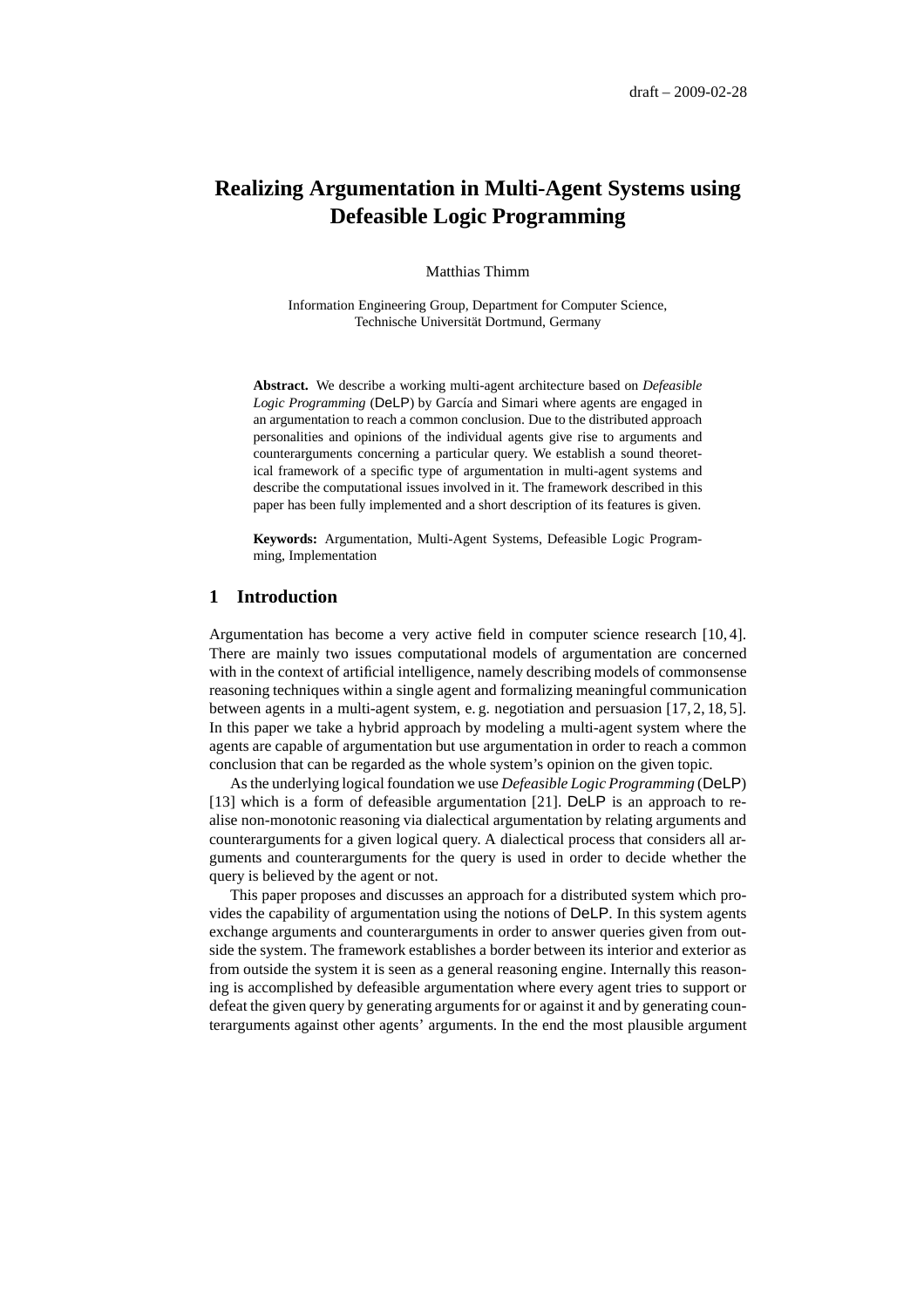prevails and its conclusion is the answer to the original query. We build on previous work [25–27] but give a much more detailed description of the computational issues in multi-agent argumentation and some description on an implementation.

The paper is organized as follows. In Section 2 we give a brief overview on defeasible logic programming adapted to our needs. In Section 3 we formalize the multi-agent setting and give detailed logical descriptions of the individual components and continue with computational techniques that implement this formalization. We give a brief overview on the implementation of the proposed system afterwards in Section 5 and continue with a short review of related work in Section 6. In Section 7 we conclude with some final remarks.

### **2 Defeasible Logic Programming**

The basic elements of *Defeasible Logic Programming* (DeLP) are facts and rules. Let  $\mathcal L$  denote a set of ground literals, where a literal h is a ground atom A or a negated ground atom  $\sim A$ , where the symbol  $\sim$  represents the strong negation. Overlining will be used to denote the complement of a literal with respect to strong negation, i. e., it is  $\overline{p} = \sim p$  and  $\overline{\sim p} = p$  for a ground atom p. A single literal  $h \in \mathcal{L}$  is also called a *fact*.

The set of rules is divided into strict rules, i. e. rules encoding strict consequences, and defeasible rules which derive uncertain or defeasible conclusions. A *strict rule* is an ordered pair  $h \leftarrow B$ , where  $h \in \mathcal{L}$  and  $B \subseteq \mathcal{L}$ . A *defeasible rule* is an ordered pair  $h \sim B$ , where  $h \in \mathcal{L}$  and  $B \subseteq \mathcal{L}$ . A defeasible rule is used to describe tentative knowledge as in "birds fly". We use the functions  $body/1$  and  $head/1$  to refer to the head resp. body of a defeasible or strict rule. Strict and defeasible rules are ground. However, following the usual convention, some examples will use "schematic rules" with variables (denoted with an initial uppercase letter). Let  $DEF_X$  resp.  $STR_X$  be the set of all defeasible resp. strict rules, that can be constructed from literals in  $X \subseteq \mathcal{L}$ . We will omit the subscripts when referring to the whole set of literals  $\mathcal{L}$ , e.g. we write DEF for DEF $c$ .

Using facts, strict and defeasible rules, one is able to derive additional beliefs as in other rule-based systems. Let  $X \subseteq \mathcal{L} \cup STR \cup DEF$  be a set of facts, strict rules, defeasible rules, and let furthermore  $h \in \mathcal{L}$ . A *(defeasible) derivation* of h from X, denoted  $X \mid \sim h$ , consists of a finite sequence  $h_1, \ldots, h_n = h$  of literals ( $h_i \in \mathcal{L}$ ) such that  $h_i$  is a fact ( $h_i \in X$ ) or there is a strict or defeasible rule in  $X$  with head  $h_i$  and body  $b_1, \ldots, b_k$ , where every  $b_l$   $(1 \leq l \leq k)$  is an element  $h_i$  with  $j < i$ . If the derivation of a literal h only uses facts and strict rules, the derivation is called a *strict* derivation. A set X is *contradictory*, denoted  $X \sim \bot$ , iff there exist defeasible derivations for two complementary literals from X. Every agent in our framework maintains a *local belief base* that is comprised of defeasible rules and thus describes the agent's own (uncertain) knowledge. Furthermore the framework provides a *global belief base*, consisting of facts and strict rules, that describes common knowledge to all agents.

**Definition 1 (Belief bases).** A global belief base  $\Pi \subseteq \mathcal{L} \cup$  STR *is a non-contradictory set of strict rules and facts. A set of defeasible rules*  $\Delta \subset$  DEF *is called a* local belief base*.*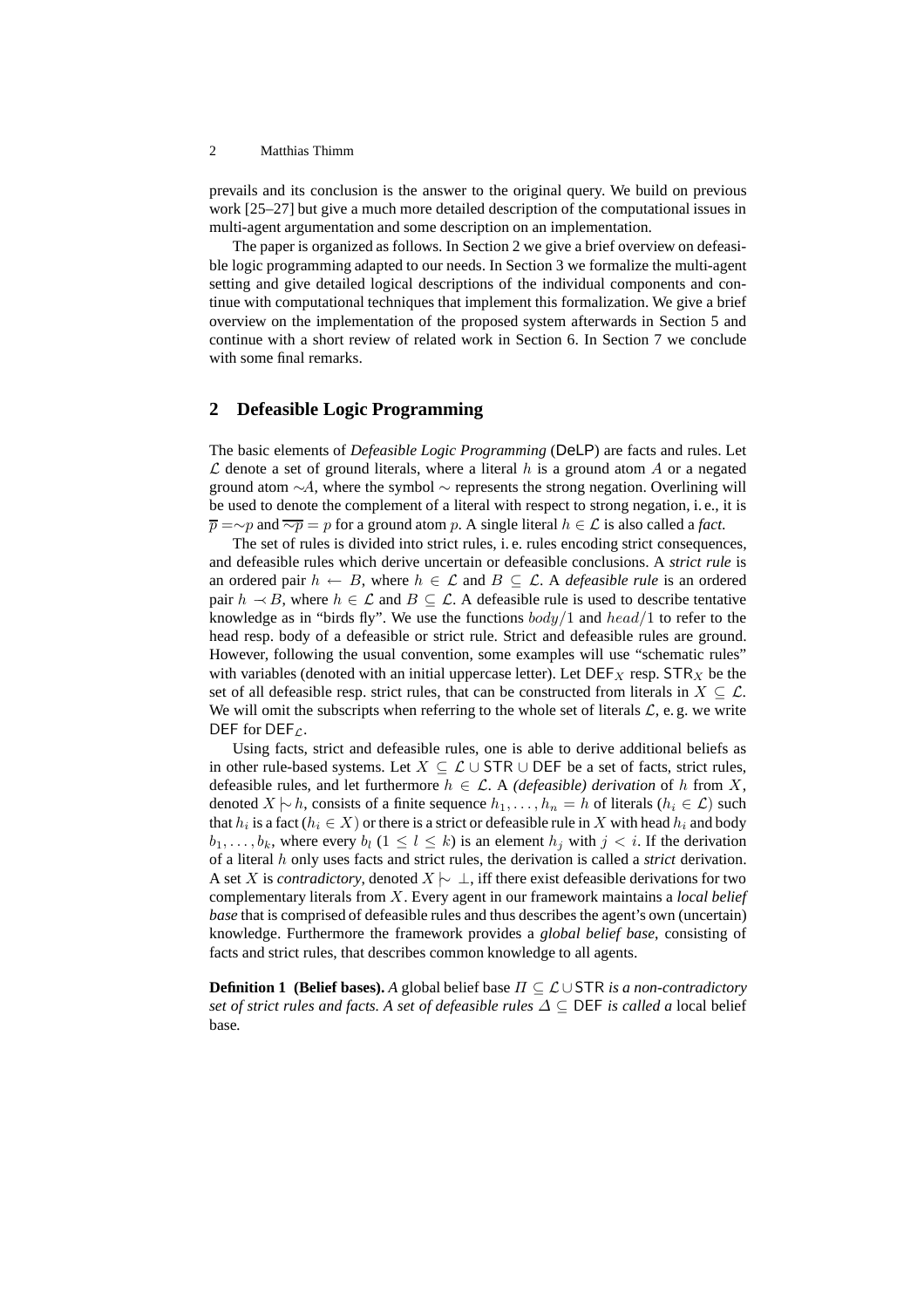,

Observe, that we require the global belief base to be non-contradictory. This is justifiable as the information stored in the global belief base should be regarded as indisputable by the agents. Hence, the agents undertake their argumentation only based on their own local belief bases, which can be – in general – contradictory to each other.

*Example 1.* Let a global belief base  $\Pi$  and local belief bases  $\Delta_1$  and  $\Delta_2$  be given by

$$
II = \begin{cases} \text{chicken}(tina) \\ \text{search}(tina) \\ \text{penguin}(tweety) \\ \text{bird}(X) \\ \text{bird}(X) \\ \text{child}(X) \\ \text{fields}(X) \\ \text{penguin}(X) \end{cases},
$$

$$
\Delta_1 = \begin{cases} \text{flies}(X) \\ \text{files}(X) \\ \text{which is} \\ \text{files}(X) \\ \text{chicken}(X), \text{search}(X) \end{cases}
$$

$$
\Delta_2 = \begin{cases} \sim \text{flies}(X) \\ \text{nets} : \text{in trees}(X) \\ \text{ments} : \text{in trees}(X) \\ \text{of lies}(X) \end{cases}.
$$

The global belief base  $\Pi$  contains the facts, that Tina is a scared chicken and that Tweety is penguin. The strict rules state that all chickens and all penguins are birds, and penguins cannot fly. The defeasible rules of the local belief base  $\Delta_1$  express that birds and scared chickens normally fly. The defeasible rules of the local belief base  $\Delta_2$ express that chickens normally do not fly and something that flies normally nests in trees.

As a means to reveal different opinions about certain pieces of information, agents use their local belief bases to construct arguments.

**Definition 2** (Argument, Subargument). Let  $h \in \mathcal{L}$  be a literal and let  $\Pi$  resp.  $\Delta$  be *a global resp. local belief base.*  $\langle A, h \rangle$  *is an argument for* h, *iff 1.*)  $A \subseteq \Delta$ , 2.) there *exists a defeasible derivation of h from*  $\Pi \cup A$ , 3.) the set  $\Pi \cup A$  *is non-contradictory*, *and 4.)* A *is minimal with respect to set inclusion. The literal* h *will be called* conclusion *and the set* A *will be called support of the argument*  $\langle A, h \rangle$ *. An argument*  $\langle B, q \rangle$  *is a* subargument *of an argument*  $\langle A, h \rangle$ *, iff*  $\mathcal{B} \subseteq \mathcal{A}$ *. Let* ARG<sub> $\Pi, \Delta$ </sub> *be the set of all arguments that can be built from* Π *and* ∆*.*

Two literals h and  $h_1$  *disagree* regarding a global belief base  $\Pi$ , iff the set  $\Pi \cup \{h, h_1\}$  is contradictory. Two complementary literals p and  $\sim p$  disagree trivially, because for every  $\Pi$  the set  $\Pi$  ∪ { $p, ∼p$ } is contradictory. But two literals which are not contradictory, can disagree as well. For  $\Pi = \{(\sim h \leftarrow b), (h \leftarrow a)\}\$  the literals a and b disagree, because  $\Pi \cup \{a, b\}$  is contradictory. We call an argument  $\langle A_1, h_1 \rangle$  a *counterargument* to an argument  $\langle A_2, h_2 \rangle$  at a literal h, iff there is a subargument  $\langle A, h \rangle$  of  $\langle A_2, h_2 \rangle$  such that h and  $h_1$  disagree. If  $\langle A_1, h_1 \rangle$  is a counterargument to  $\langle A_2, h_2 \rangle$  at a literal h, then the subargument  $\langle A, h \rangle$  of  $\langle A_2, h_2 \rangle$  is called the *disagreement subargument*.

In order to deal with counterarguments to other arguments, a central aspect of defeasible logic programming is a formal comparison criterion among arguments. A possible preference relation among arguments is *Generalized Specificity* [24]. According to this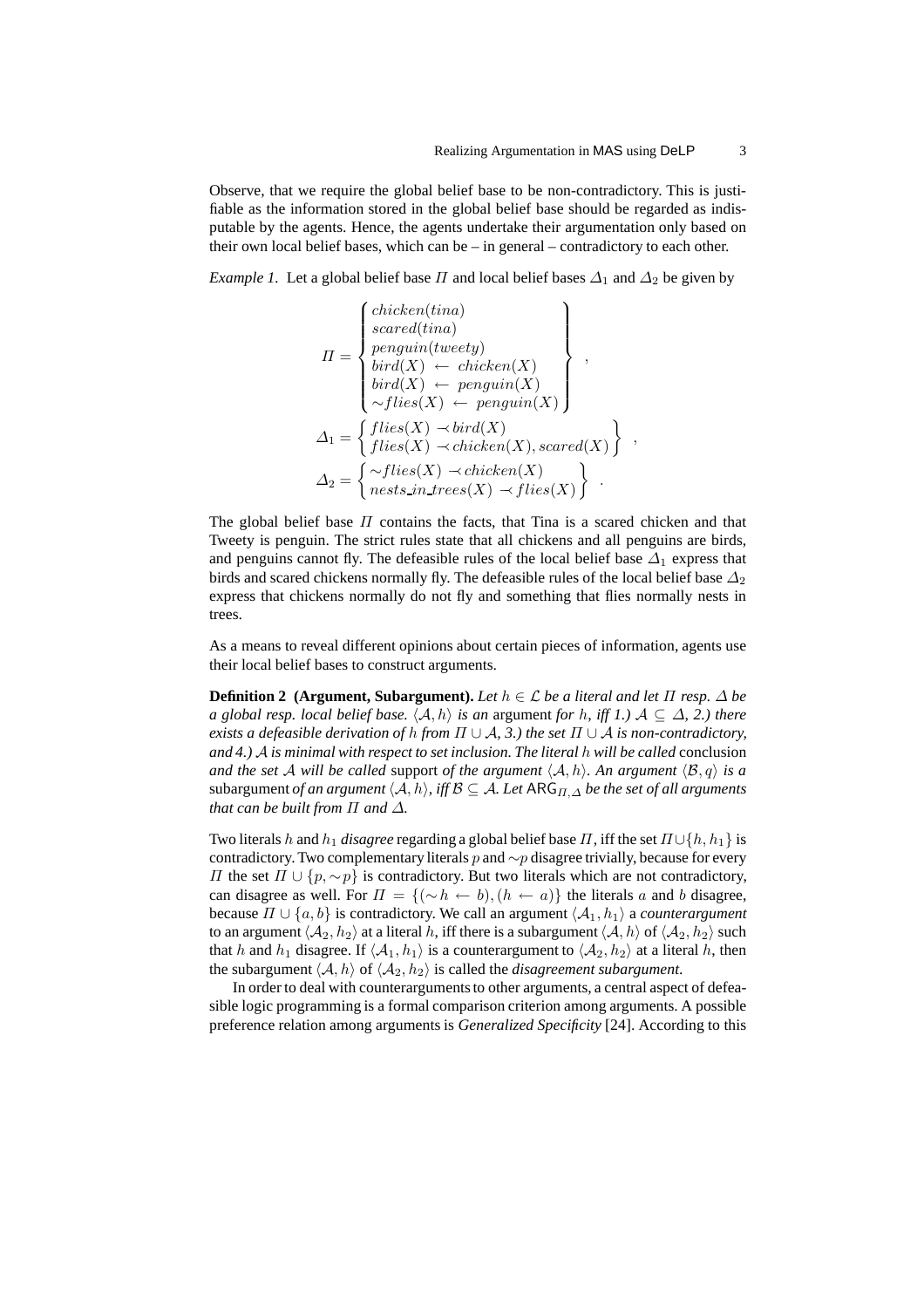criterion an argument is preferred to another argument, iff the former one is more *specific* than the latter, i. e., (informally) iff the former one uses more facts or less rules. For example,  $\langle {c \prec a, b} \rangle$ , c) is more specific than  $\langle {\sim c \prec a} \rangle$ , ∼c). For a formal definition and desirable properties of preference criterions in general see [24, 13]. For the rest of this paper we use  $\succ$  to denote an arbitrary but fixed preference criterion among arguments. The preference criterion is needed to decide whether an argument defeats another or not, as disagreement does not imply preference.

**Definition 3** (Defeater). An argument  $\langle A_1, h_1 \rangle$  *is a* defeater *of an argument*  $\langle A_2, h_2 \rangle$ *, iff there is a subargument*  $\langle A, h \rangle$  *of*  $\langle A_2, h_2 \rangle$  *such that*  $\langle A_1, h_1 \rangle$  *is a counterargument of*  $\langle A_2, h_2 \rangle$  *at literal h and either*  $\langle A_1, h_1 \rangle \succ \langle A, h \rangle$  (proper defeat) *or*  $\langle A_1, h_1 \rangle \not\succ \langle A, h \rangle$ *and*  $\langle A, h \rangle \nless \langle A_1, h_1 \rangle$  *(blocking defeat).* 

When considering sequences of arguments, the definition of defeat is not sufficient to describe a conclusive argumentation line. Defeat only takes an argument and its counterargument into consideration, but disregards preceeding arguments. But we expect also properties like *non-circularity* or *concordance* from an argumentation sequence. See [13] for a more detailed motivation of acceptable argumentation lines.

**Definition 4 (Acceptable Argumentation Line).** *Let* Π *be a global belief base. Let*  $\Lambda = [\langle A_1, h_1 \rangle, \ldots, \langle A_m, h_m \rangle]$  *be a sequence of some arguments.* A *is called an* acceptable argumentation line, *iff 1.*)  $\Lambda$  *is a finite sequence*, 2.) every argument  $\langle A_i, h_i \rangle$ with  $i>1$  is a defeater of its predecessor  $\langle \mathcal{A}_{i-1}, h_{i-1}\rangle$  and if  $\langle \mathcal{A}_i, h_i\rangle$  is a blocking de*feater of*  $\langle A_{i-1}, h_{i-1} \rangle$  *and*  $\langle A_{i+1}, h_{i+1} \rangle$  *exists, then*  $\langle A_{i+1}, h_{i+1} \rangle$  *is a proper defeater of*  $\langle A_i, h_i \rangle$ , 3.)  $\Pi \cup A_1 \cup A_3 \cup \ldots$  *is non-contradictory* (concordance of supporting arguments*), 4.)* Π ∪ A<sup>2</sup> ∪ A<sup>4</sup> ∪. . . *is non-contradictory (*concordance of interfering arguments), and 5.)no argument  $\langle A_k, h_k \rangle$  is a subargument of an argument  $\langle A_i, h_i \rangle$  with i < k*. Let* SEQ *denote the set of all sequences of arguments that can be built using rules from* DEF*,* STR *and facts from* L*.*

We use the notation  $\Lambda + \langle A, h \rangle$  to denote the concatenation of argumentation lines and arguments.

In DeLP a literal h is *warranted*, if there is an argument  $\langle A, h \rangle$  which is nondefeated in the end. To decide whether  $\langle A, h \rangle$  is defeated or not, every acceptable argumentation line starting with  $\langle A, h \rangle$  has to be considered.

**Definition 5 (Dialectical Tree).** Let  $\Pi$  be a global belief base and  $\Delta_1, \ldots, \Delta_n$  be *local belief bases. Let*  $\langle A_0, h_0 \rangle$  *be an argument. A dialectical tree for*  $\langle A_0, h_0 \rangle$ *, denoted*  $\mathcal{T}_{\langle A_0, h_0 \rangle}$ , is defined as follows.

- *1. The root of*  $T$  *is*  $\langle A_0, h_0 \rangle$ *.*
- *2. Let*  $\langle A_n, h_n \rangle$  *be a node in T and let*  $A = [\langle A_0, h_0 \rangle, \dots, \langle A_n, h_n \rangle]$  *be the sequence of nodes from the root to*  $\langle A_n, h_n \rangle$ *. Let*  $\langle B_1, q_1 \rangle$ , ...,  $\langle B_k, q_k \rangle$  *be the defeaters of*  $\langle A_n, h_n \rangle$ . For every defeater  $\langle B_i, q_i \rangle$  with  $1 \leq i \leq k$  such that the argumentation  $\dim \mathcal{A}' = [\langle \mathcal{A}_0, h_0\rangle, \ldots, \langle \mathcal{A}_n, h_n\rangle, \langle \mathcal{B}_i, q_i\rangle]$  *is acceptable, the node*  $\langle \mathcal{A}_n, h_n\rangle$  *has a* child  $\langle B_i, q_i \rangle$ . If there is no such  $\langle B_i, q_i \rangle$ , the node  $\langle A_n, h_n \rangle$  is a leaf.

*Let* DIA *denote the set of all dialectical trees with arguments that can be built using rules from* DEF*,* STR *and facts from* L*.*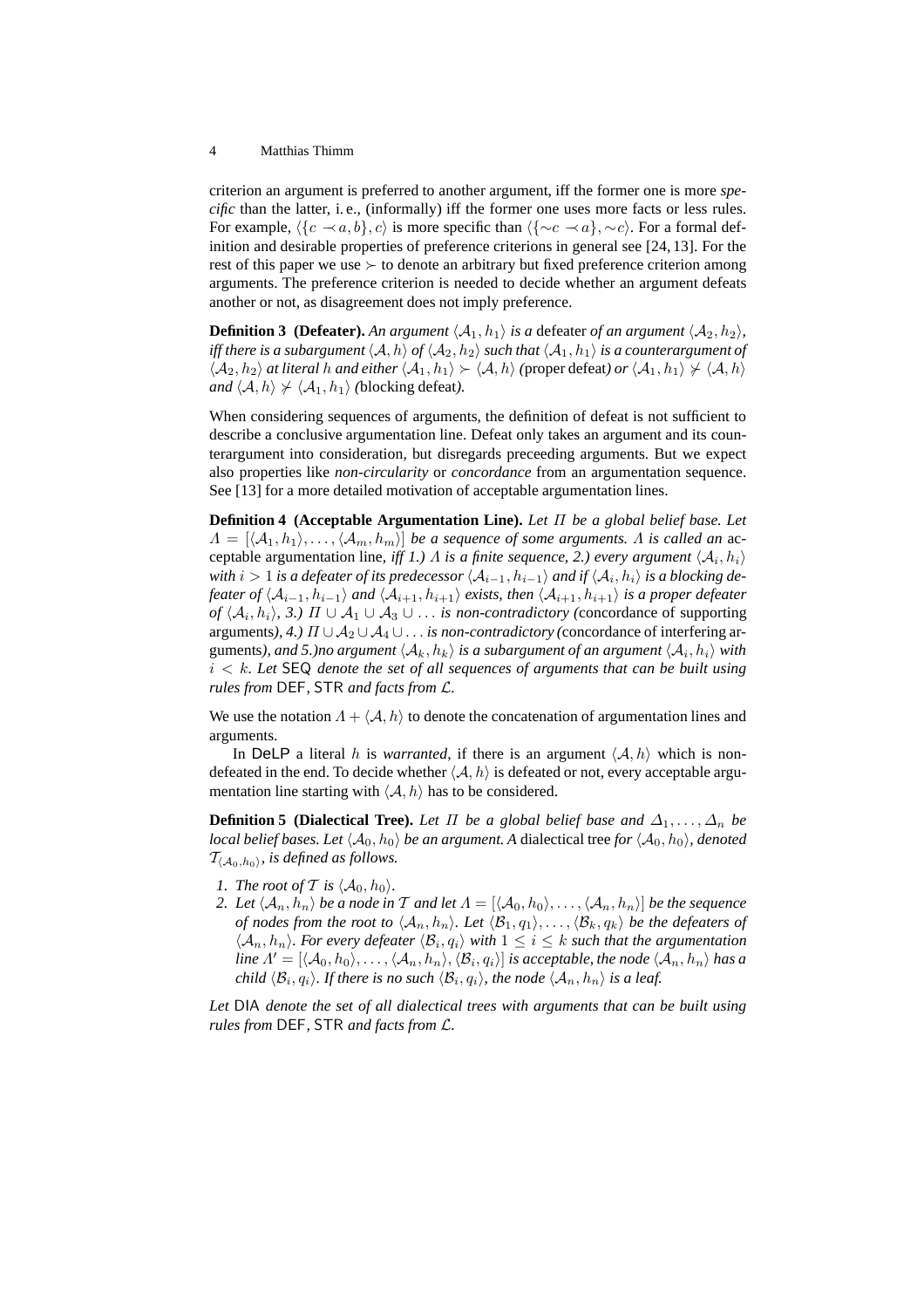In order to decide whether the argument at the root of a given dialectical tree is defeated or not, it is necessary to perform a *bottom-up*-analysis of the tree. Every leaf of the tree is marked "undefeated" and every inner node is marked "defeated", if it has at least one child node marked "undefeated". Otherwise it is marked "undefeated". Let  $\mathcal{T}^*_{\langle A,h\rangle}$ denote the marked dialectical tree of  $\mathcal{T}_{\langle\mathcal{A},h\rangle}.$ 

We call a literal h *warranted*, iff there is an argument  $\langle A, h \rangle$  for h such that the root of the marked dialectical tree  $\mathcal{T}^*_{\langle A,h\rangle}$  is marked "undefeated". Then  $\langle A, h\rangle$  is a *warrant* for h. Observe that, if a literal h is a fact or has a strict derivation from a global belief base  $\Pi$  alone, then h is also warranted as there are no counterarguments for  $\langle \emptyset, h \rangle$ . The answer of a DeLP interpreter to a literal h is YES iff h is warranted, NO iff  $\overline{h}$  is warranted, and UNDECIDED iff neither h nor  $\overline{h}$  are warranted. Notice, that it can not be the case that both h and  $\overline{h}$  are warranted [28].

# **3 The formal Agent Architecture**

Our framework consists of several agents and a central moderator, which coordinates the argumentation process undertaken by the agents. An overview of this system is depicted in Figure 1. The moderator accepts a query, consisting of a single literal, and asks the agents to argue about the warrant status of it, i. e., whether the literal or its negation can be supported by an ultimately undefeated argument. Agents use the global belief base of the system, which contains strict knowledge, and their own local belief bases consisting of defeasible knowledge to generate arguments. Eventually the system returns an answer to the questioner that describes the final status of the literal based on the agents' individual beliefs.



**Fig. 1.** An overview of the framework.

We now describe the components of the distributed framework, namely the moderator and the agents, using a functional description of their intended behaviour. As the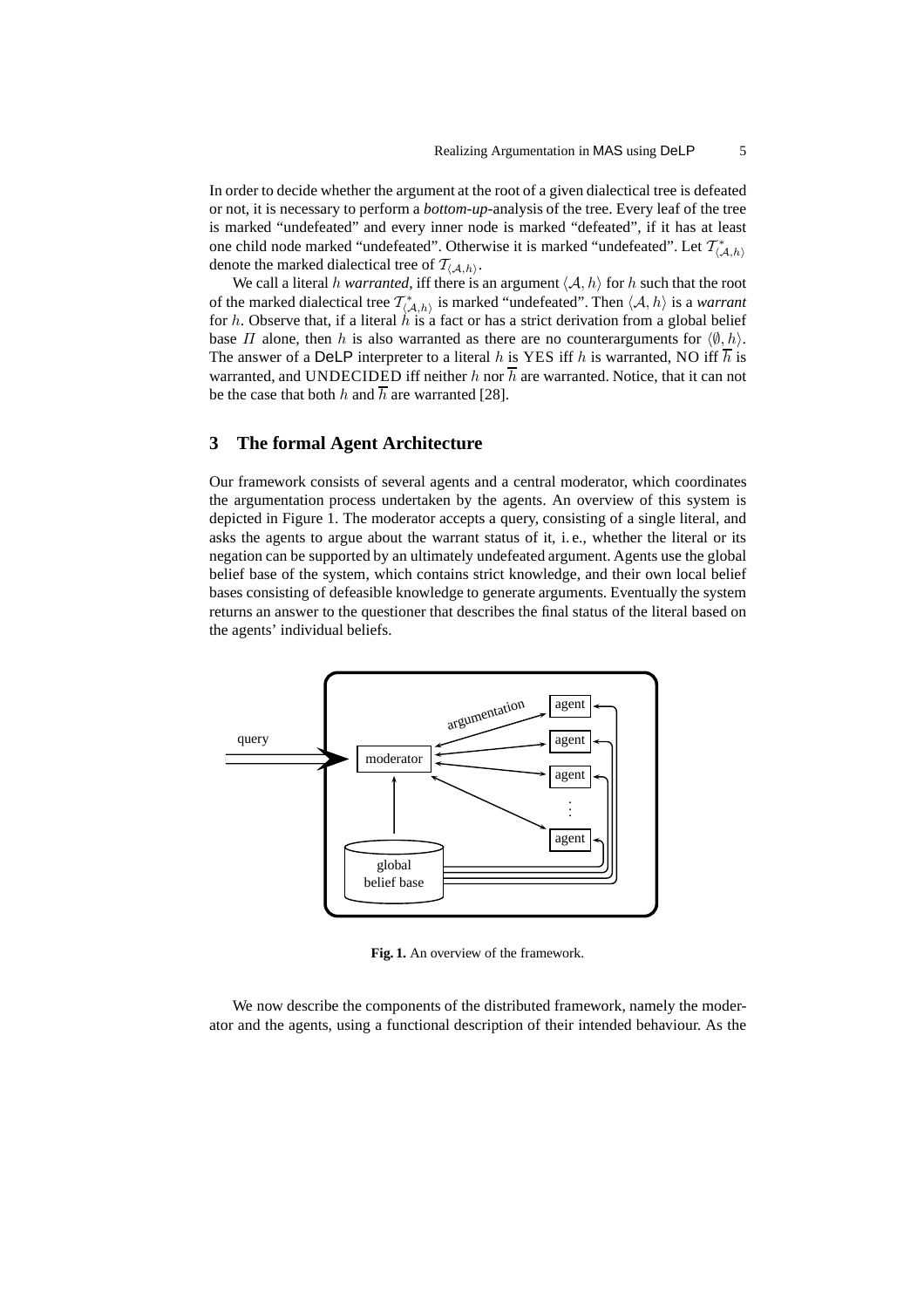framework is flexible, many different definitions of the functions to be presented can be thought of. But we restrain them on the notions of DeLP as described above, so we use the subscript "D" to denote the DeLP specific definition. Furthermore we give specific algorithms describing the behavior of the system in the next section.

When the moderator receives arguments from the agents, he builds up several dialectical trees and finally he has to evaluate them using the bottom-up evaluation method described above.

**Definition 6 (Analysis function**  $\chi_D$ ). *The* analysis function  $\chi_D$  *is a function*  $\chi_D$  :  $DIA \rightarrow \{0,1\}$  *such that for every dialectical tree*  $v \in DIA$  *it holds*  $\chi_D(v) = 1$  *iff the root argument of*  $v^*$  *is undefeated.* 

Furthermore the evaluation of dialectical trees makes only sense, if the tree was built up according to the definition of an acceptable argumentation line. Hence, the moderator and the agents as well, have to check whether new arguments are valid in the current argumentation line.

**Definition 7** (Acceptance function  $\eta_{D,>}$ ). For a given preference relation ≻ among *arguments, the* acceptance function  $\eta_{D,}\succ$  *is a function*  $\eta_{D,}\succ$  : SEQ  $\rightarrow$  {0,1} *such that for every argument sequence*  $\Lambda \in$  SEQ *it holds*  $\eta_{D,\succ}(A) = 1$  *iff*  $\Lambda$  *is acceptable according to Definition 4.*

It is possible to assume different acceptance functions for different agents according to different definitions of an acceptable argumentation line. But in our multi-agent system, we assume  $\eta_D \geq \text{to be fixed}$  and the same for the moderator and all agents by convention.

At the end of the argumentation process for a query  $h$ , the agents have produced a set of dialectical trees with root arguments for h or  $\overline{h}$ , respectively. As we have to distinguish several different cases, the moderator has to decide, whether the query  $h$  is warranted, the negation of  $h$  is warranted, or none of them are warranted in the framework. Let  $\mathfrak{P}(S)$  denote the power set of a set S.

**Definition 8 (Decision function**  $\mu_D$ ). *The* decision function  $\mu_D$  *is a function*  $\mu_D$  :  $\mathfrak{P}(\text{DIA}) \rightarrow \{YES, NO, UNDECIDED, UNKNOWN\}$ . Let  $Q_p \subseteq \text{DIA}$  such that all *root arguments of dialectical trees in*  $Q_p$  *are arguments for* p *or for*  $\overline{p}$ *, then*  $\mu_D$  *is defined as*

- *1.*  $\mu_D(Q_p) = \text{YES},$  if there is a dialectical tree  $v \in Q_p$  s.t. the root of v is an *argument for* p *and*  $\chi_{\text{D}}(v) = 1$ .
- *2.*  $\mu_D(Q_p) = \text{NO}$ , if there is a dialectical tree  $v \in Q_p$  *s. t. the root of v is an argument for*  $\overline{p}$  *and*  $\chi_{\text{D}}(v) = 1$ *.*
- *3.*  $\mu_D(Q_p) = \text{UNDECIDED}, \text{ if } \chi_D(v) = 0 \text{ for all } v \in Q_p.$
- *4.*  $\mu_D(Q_p) = \text{UNKNOWLEDN}$ , if p is not in the language ( $p \notin \mathcal{L}$ ).

The function  $\mu_D$  is well-defined, as it cannot be the case that both conditions 1. and 2. are simultaneously fulfilled, see for example [28].

The above functions are sufficient to define the moderator of the framework.

**Definition 9 (Moderator).** *For a given preference relation* ≻ *among arguments, the* moderator *is a tuple*  $(\mu_D, \chi_D, \eta_{D, \succ}).$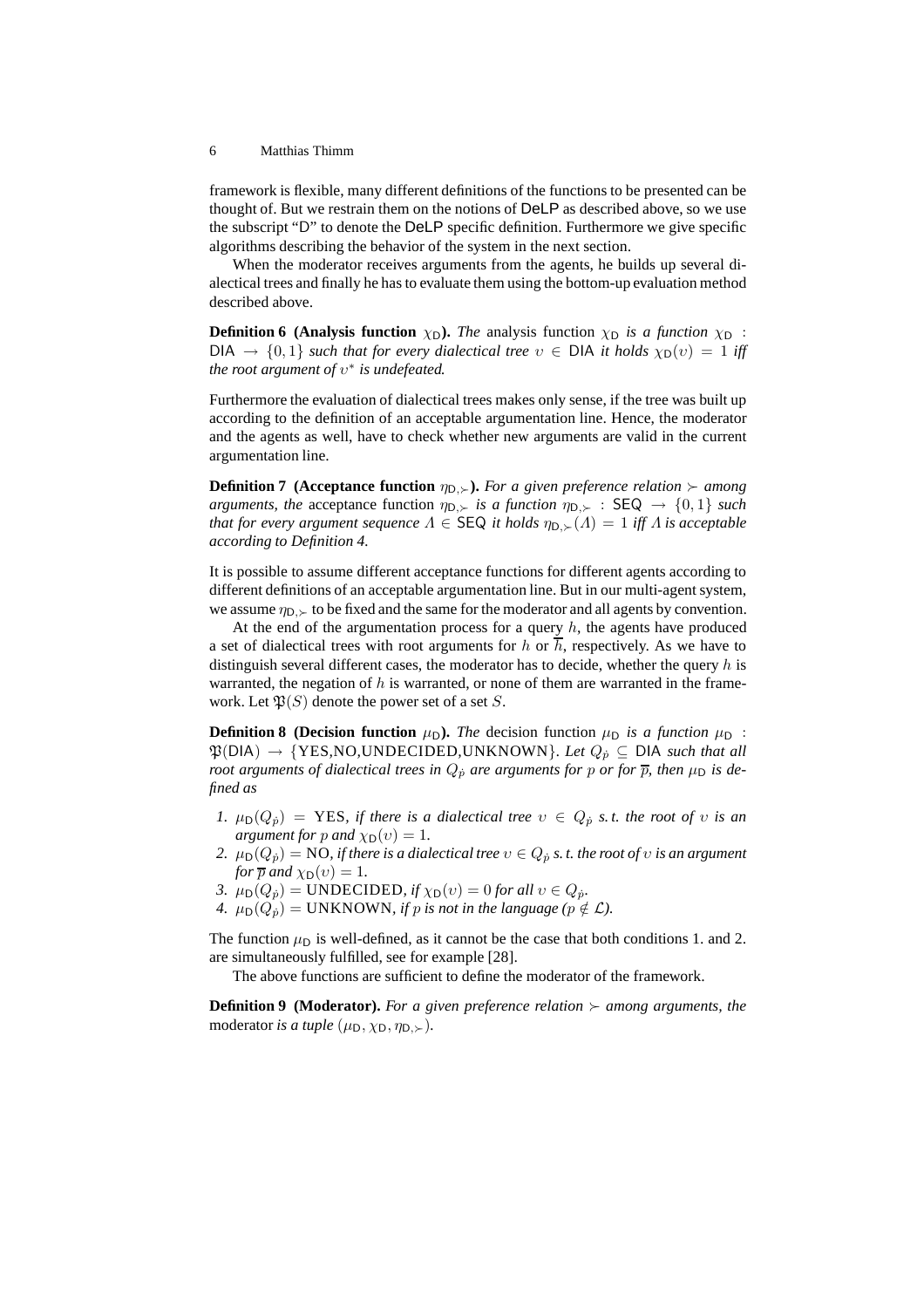

**Fig. 2.** The internal components of a moderator

An overview of the moderator is depicted in Figure 2. There, the analysis-module is responsible for the evaluation of the received arguments while the coordination-module is responsible for querying the agents for arguments in a systematic way. Furthermore, the moderator acts as an interface between the outside of the system and the system's interior by explicitly separating external (with the user) and internal communication (with the agents).

The agents of the framework provide two functionalities. First, they propose initial arguments for a given literal (or its negation) submitted by the moderator of the framework, which will be roots of the dialectical trees to be constructed. For a given query  $h$ it may be necessary to examine both, all dialectical trees with a root argument for  $h$  and all dialectical trees with a root argument for  $\overline{h}$ , as a query for h can only be answered with NO if there is a warrant for  $\overline{h}$ . Second, the agents propose counterarguments to arguments of other agents that are valid in the given argumentation line. We neglect the case that agents can give counterarguments to their own arguments here for simplicity. We achieve this by ensuring that each agent's local belief base is consistent with respect to the global belief base (see below). An agent is not obliged to return all his valid arguments for a given query or all his counterarguments for a given argument. Therefore, it is possible to model different kinds of argumentation strategies given different instantiations of the following argument functions.

**Definition 10 (Root argument function).** *Let* Π *be a global belief base and let* ∆ *be a local belief base.* A root argument function  $\varphi_{\Pi,\Delta}$  *is a function*  $\varphi_{\Pi,\Delta}$  :  $\mathcal{L} \to$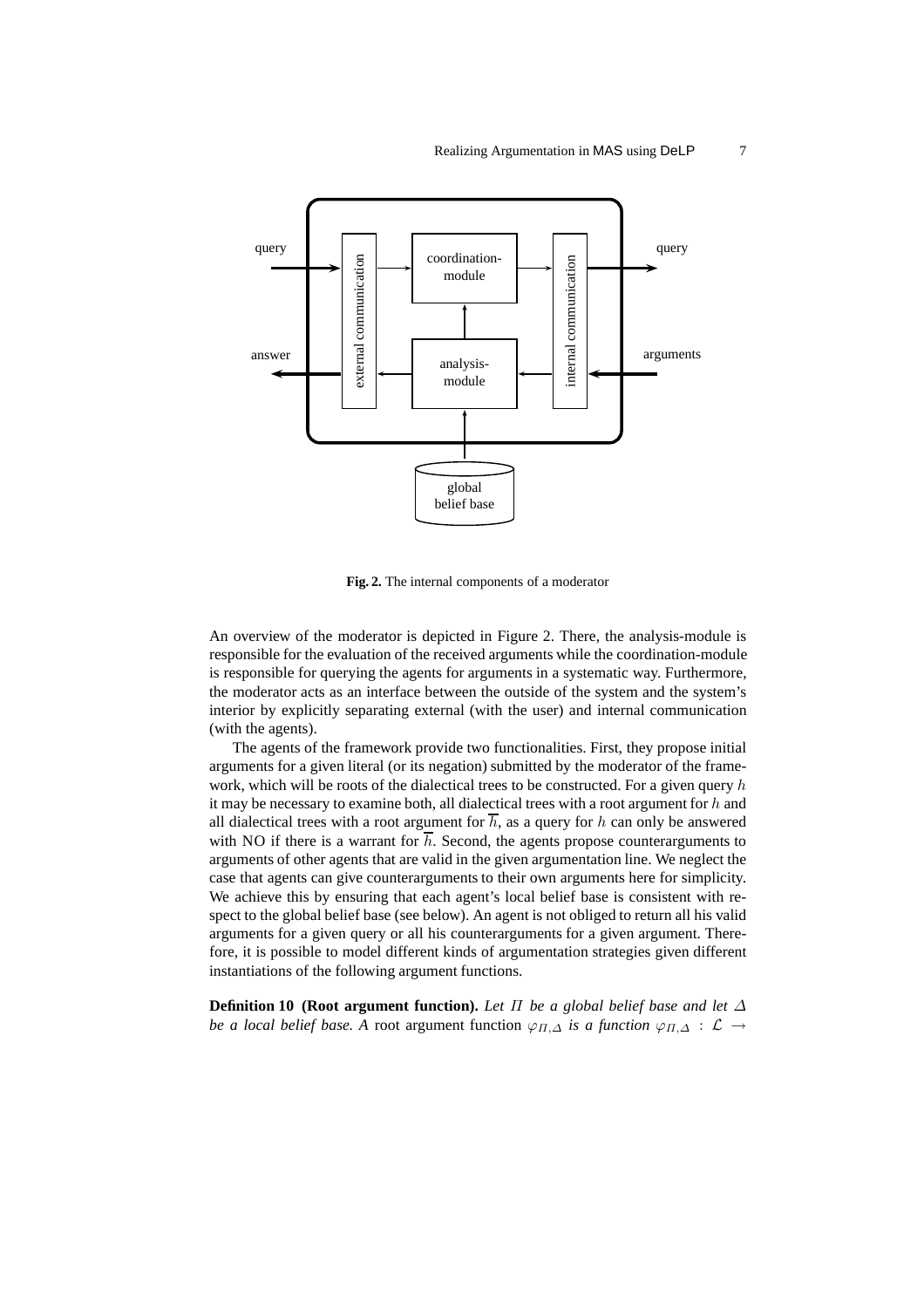$\mathfrak{P}(ARG_{\Pi,\Delta})$  *such that for every literal*  $h \in \mathcal{L}$  *the set*  $\varphi_{\Pi,\Delta}(h)$  *is a set of arguments for h or for*  $\overline{h}$  *from*  $\Pi$  *and*  $\Delta$ *.* 

**Definition 11 (Counterargument function).** *Let* Π *be a global belief base and let* ∆ *be a local belief base.* A counterargument function  $\psi_{\Pi,\Delta}$  *is a function*  $\psi_{\Pi,\Delta}$  : SEQ  $\rightarrow$  $\mathfrak{P}(ARG_{\Pi,\Delta})$  *such that for every argumentation sequence*  $\Lambda \in \mathsf{SEQ}$  *the set*  $\psi_{\Pi,\Delta}(\Lambda)$ *is a set of attacks from*  $\Pi$  *and*  $\Delta$  *on the last argument of*  $\Lambda$  *and for every*  $\langle \mathcal{B}, h \rangle \in$  $\psi_{\Pi,\Delta}(A)$  *it holds that*  $\eta_{\mathsf{D},\succ}(A + \langle \mathcal{B}, h \rangle) = 1$ *.* 

Here we assume that the root argument and counterargument functions of all agents are the same and especially *complete*, i. e, they return all possible arguments for the given situation and do not omit one.

Given the above definitions an agent of the framework is defined as follows.

**Definition 12** (Agent). An agent *is a tuple*  $(\Delta, \varphi_{\Pi, \Delta}, \psi_{\Pi, \Delta})$  *with a local belief base*  $\Delta$ , a root argument function  $\varphi_{\Pi,\Delta}$  and a counterargument function  $\psi_{\Pi,\Delta}$ .



**Fig. 3.** An agent capable of argumentation

An overview of an agent is depicted in Figure 3.

Finally, the definition of a distributed argumentation system can be given as follows.

**Definition 13 (Distributed argumentation system).** *A* distributed argumentation system *is a tuple*  $(M, \Pi, \{A_1, \ldots, A_n\})$  *with a moderator* M, a global belief base  $\Pi$  and *agents*  $A_1, \ldots, A_n$ .

For what is coming we assume that each agent's local belief base is consistent with  $\Pi$ , i. e., it is  $\Pi \cup \Delta_i \not\!\!\!\!\sim \bot$  for an agent  $A_i$ . By doing so, we forbid agents to counterargue their own arguments. Still, the union of the local belief bases of all agents and the global belief base may remain inconsistent, i. e.  $\Pi \cup \Delta_1 \cup \ldots \cup \Delta_n \sim \Delta$  and thus gives rise to argumentation between the agents. We illustrate the above ideas with a simple example.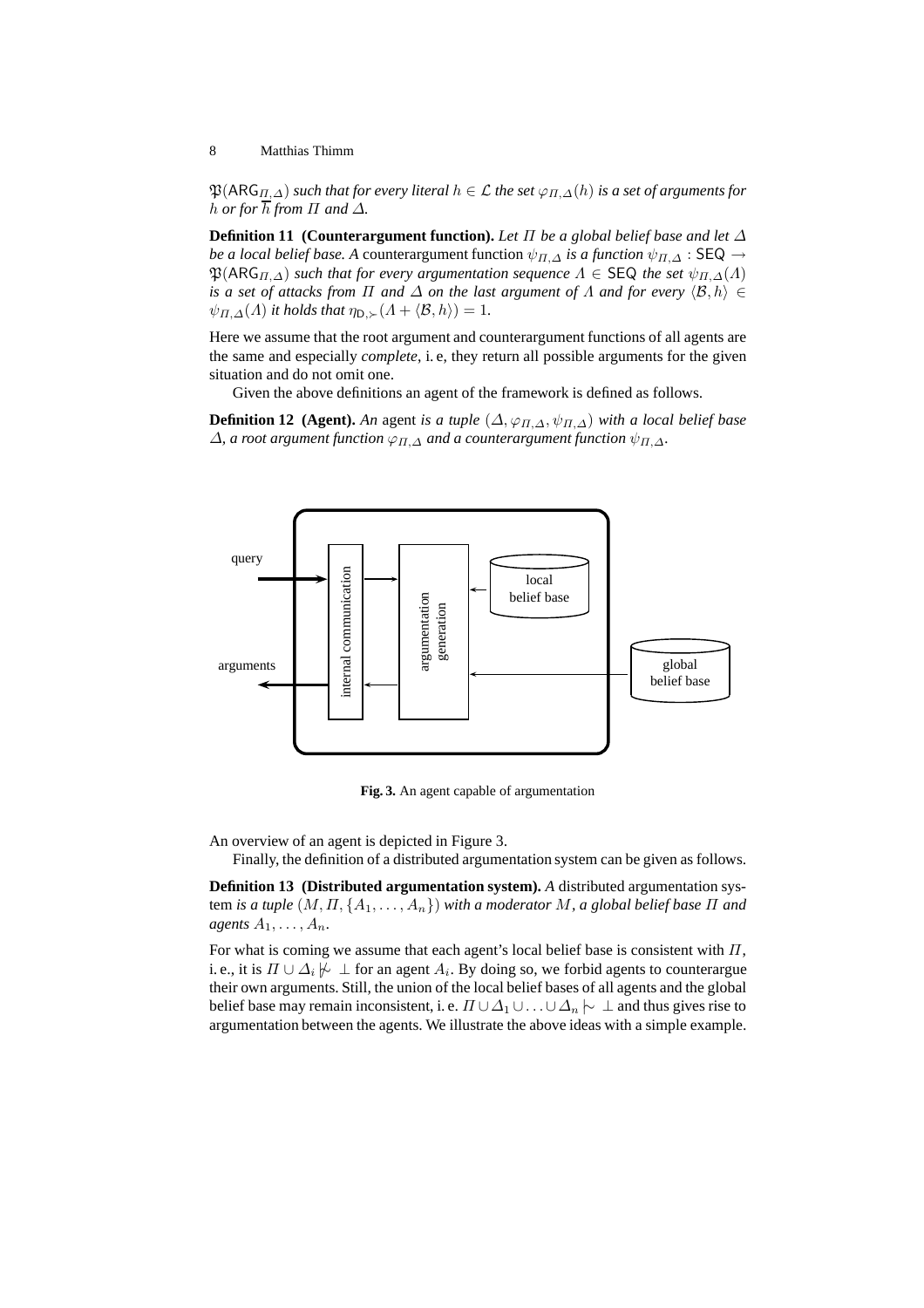*Example 2.* Anna and Bob are planning for their holiday trip. They have already narrowed down the possible holiday destinations to *hawaii* and *switzerland*, but as they can only afford for one trip the two possibilities are mutually exclusive (∼goto(hawaii) ← goto(switzerland) and ∼goto(switzerland) ← goto(hawaii)). Also, common knowledge includes that switzerland is a good place for skiing  $(skiinq(switzerland))$ an hawaii has access to the ocean  $(ocean(hawai))$ . But they had already learned that hawaii also has a dangerous sea life (dangerousSealife(hawaii)). Furthermore, if they decide to go to switzerland, they can go by train  $(g \circ By Train(switzerland))$  but have to get a ski pass (needSkiPass(switzerland)).

In order to decide whether to go to hawaii or switzerland, the different opinions of the two persons lead to a different structure of there local belief bases. While Anna likes swimming in the ocean  $(goto(X) \rightarrow swimming(X)$  and swimming(X)  $\rightarrow$ *ocean*(X)), Bob prefers to ski (goto(X)  $\rightarrow$  skiing(X)). He thinks also that a cheap holiday should be preferred  $(goto(X) \rightarrow cheap(X))$  and that going by train is a reasonable justification to consider a holiday cheap (cheap(X)  $\rightarrow$  goByTrain(X)). Anna insists on her to have the possibility of swimming ( $\sim qoto(X) \prec \sim \sim summing(X)$ ), preferable in an ocean ( $\sim$ swimming(X)  $\rightarrow \sim \sim$ ocean(X)) and thinks that the need of ski pass does not constitute a trip to be cheap ( $\sim$ cheap(X)  $\rightarrow$  needSkiPass(X)). Also, Bob thinks that a dangerous sea life in the ocean should prevent someone from swimming in it ( $\sim$ swimming(X)  $\rightarrow$  ocean(X), dangerousSealife(X)).

In summary, the global belief base  $\Pi$  and the local belief bases of Bob ( $\Delta_{Bob}$ ) and Anna ( $\Delta_{Anna}$ ) that constitute the above described multi-agent system are given as follows:

$$
\Pi = \{ \sim \text{goto}(hawai) \leftarrow \text{goto}(switchad). \\ \sim \text{goto}(switchad) \leftarrow \text{goto}(hawai). \\ \text{sking}(switchad). \\ \text{ocean}(hawai). \\ \text{goByTrain}(switchad). \\ \text{dangerousSealif}e(hawai). \\ \text{needSkiPass}(\text{switchad}). \\ \text{needSkiPass}(\text{switchad}). \\ \text{do} = \{ \text{goto}(X) \rightarrow \text{sking}(X). \\ \text{goto}(X) \rightarrow \text{cheap}(X). \\ \text{cheap}(X) \rightarrow \text{goByTrain}(X). \\ \sim \text{swimming}(X) \rightarrow \text{ocean}(X), \text{dangerousSealif}(X). \}
$$
\n
$$
\Delta_{Anna} = \{ \text{goto}(X) \rightarrow \text{swimming}(X). \\ \sim \text{goto}(X) \rightarrow \text{vswimming}(X). \\ \sim \text{goto}(X) \rightarrow \text{vswimming}(X). \\ \sim \text{swimming}(X) \rightarrow \text{vocean}(X). \\ \sim \text{cheap}(X) \rightarrow \text{needSkiPass}(X). \}
$$

We will continue this scenario in Example 3.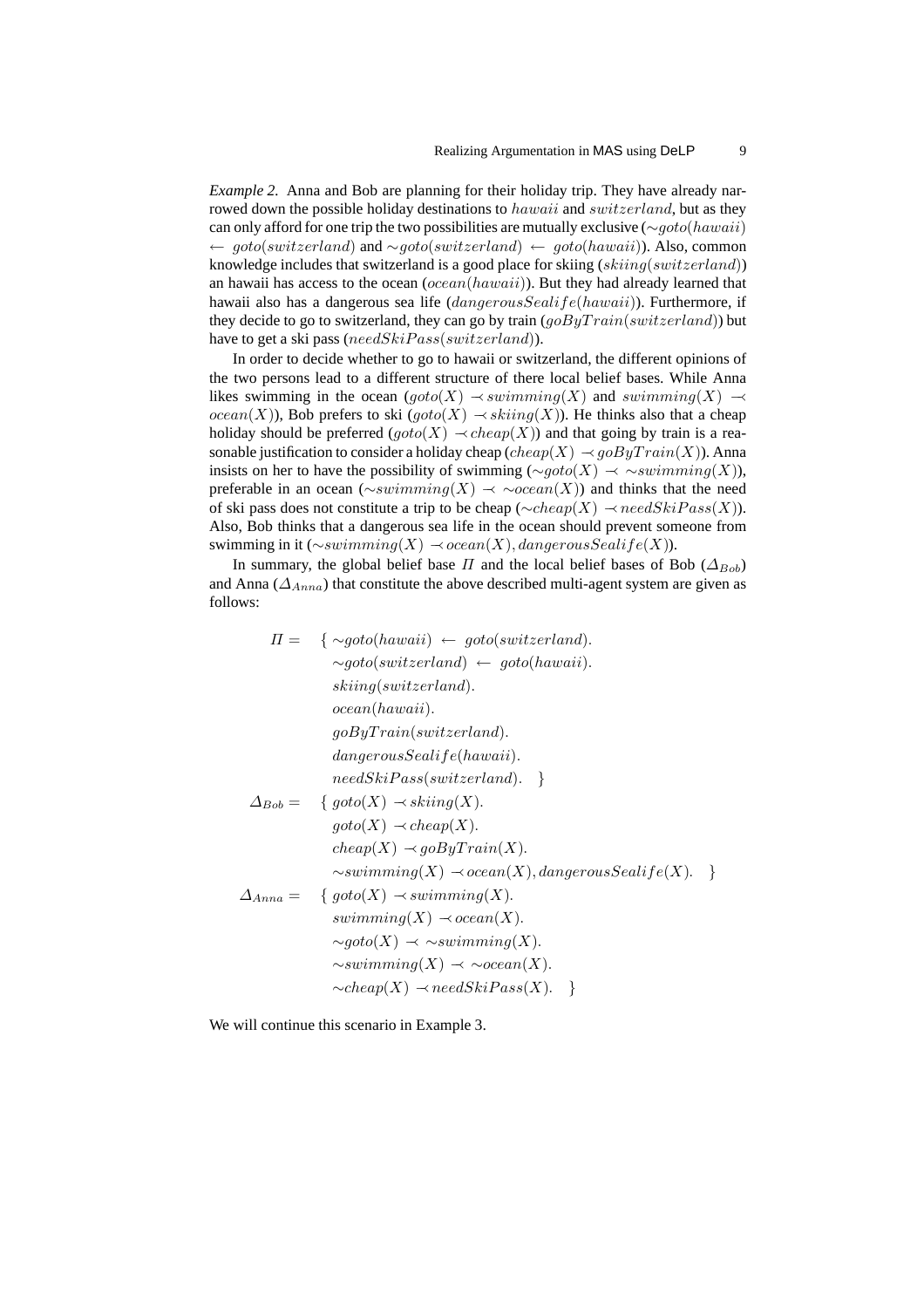Given a system T and a query h, the framework produces an answer to h as follows. First, the moderator of T asks all agents for initial arguments for h and for  $\overline{h}$  and starts a dialectical tree with each of them as root arguments. Then for each of these arguments, the moderator asks every agent for counterarguments and incorporates them into the corresponding dialectical trees accordingly. This process is repeated for every new argument until no more arguments can be constructed. Eventually the moderator analyses the resulting dialectical trees and returns the appropriate answer to the questioner. A dialectical tree built via this process is called an *argumentation product*. The answer behaviour of  $T$  is determined by the decision function of its moderator and is formalized as follows.

**Definition 14 (Argumentation product).** Let  $h \in \mathcal{L}$  be a query and  $T = (M, \Pi, \Pi)$  ${A_1, \ldots, A_n}$ ) *an distributed argumentation system with*  $M = (\mu_D, \chi_D, \eta_{D, \succ})$  *and*  $A_i = (\Delta_i, \varphi_i, \psi_i)$  for  $1 \leq i \leq n$ . A dialectical tree  $v \in$  DIA *is called an* argumentation product *of* T *and* h*, iff the following conditions hold:*

- *1. there exists a j with*  $1 \leq j \leq n$  *such that the root of v is an element of*  $\varphi_i(h)$ *, and*
- *2. for every path*  $\Lambda = [\langle A_1, h_1 \rangle, \ldots, \langle A_n, h_n \rangle]$  *in*  $\upsilon$  *and the set* K *of child nodes of*  $\langle A_n, h_n \rangle$  *it holds*  $K = \{ \langle \mathcal{B}, h' \rangle \mid \langle \mathcal{B}, h' \rangle \in \psi_1(\Lambda) \cup ... \cup \psi_n(\Lambda) \text{ and } \eta_{\mathsf{D},\succ}(\Lambda + \mathsf{D}) \}$  $\langle \mathcal{B}, h' \rangle$  = 1} *(K is the set of all acceptable attacks on*  $\Lambda$ *).*

*Example 3.* We continue Example 2. Assume that *Generalized Specificity* is the chosen preference relation among arguments and let goto(switzerland) be the query under consideration. Both agents, Anna and Bob, can put forward initial arguments for and against the query goto(switzerland). For example, Bob has the argument  $\langle A, qoto(switzerland) \rangle$  with

$$
A = \{ goto(switzerland) \prec cheap(switzerland),
$$
  
 
$$
cheap(switzerland) \prec goByTrain(switzerland) \}
$$

which makes use of the fact  $q \circ ByTrain(switzerland)$ . When asked for counterarguments to  $\langle A, go to (switched) \rangle$  Anna responds with  $\langle B_1, \sim go to (switched) \rangle$  and  $\langle B_2, \sim$ cheap(switzerland)) with

$$
B_1 = \{ \quad \text{goto}(hawaii) \rightarrow swimming(hawaii), \\swimming(hawaii) \rightarrow ocean(hawaii) \}
$$

which makes use of the fact *ocean*(hawaii) and the strict rule ∼goto(switzerland)  $\leftarrow qoto(hawaii)$  and

 $B_2 = \{ \sim \text{cheap}(switched) \rightarrow \text{need} \text{Ski} \text{Pass}(\text{switched}) \}$ 

which makes use of the fact  $needSkiPass(switzerland)$ . Observe that both arguments  $\langle B_1, \sim goto(switzerland) \rangle$  and  $\langle B_2, \sim cheap(switzerland) \rangle$  are blocking defeaters for  $\langle A, go to (switch and) \rangle$ . Hence, Bob can only bring forward the proper attack  $\langle \mathcal{C}, \sim \mathit{swimming}(hawai) \rangle$  with

$$
C = \{ \sim \text{swimming}(hawaii) \prec ocean(hawaii), dangerousSealife(hawaii) \}
$$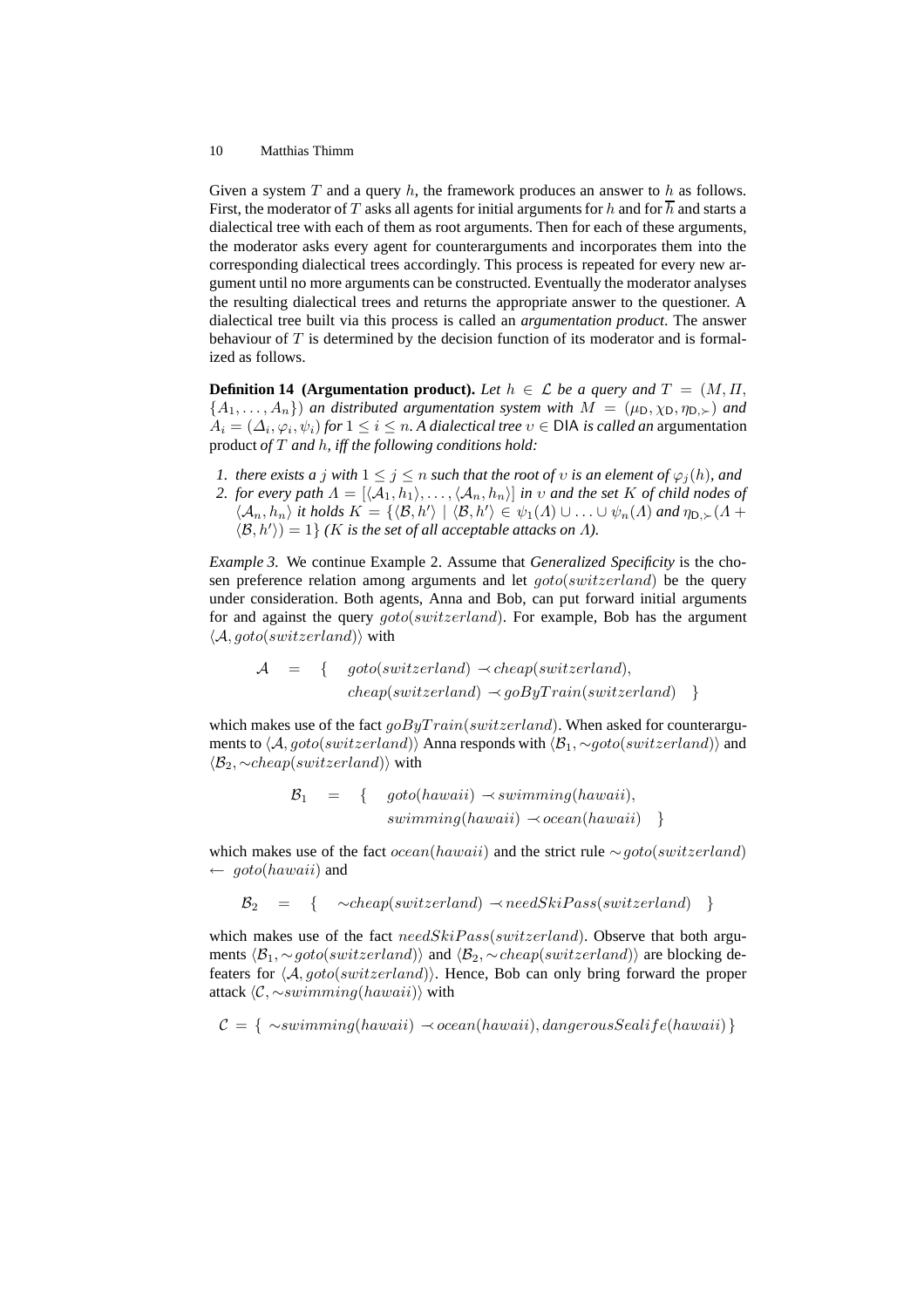to the argument  $\langle B_1, \sim \text{goto}(\text{switched})\rangle$ . All other possible counterarguments to  $\langle B_1, \sim goto(switzerland) \rangle$  or  $\langle B_2, \sim cheap(switzerland) \rangle$  would result in an unacceptable argumentation line. No other arguments can be brought forward by Anna and Bob and the resulting argumentation product is shown in Figure 4 (left). The analysis of the tree states that the root argument  $\langle A, qoto(switzerland) \rangle$  is defeated due to its undefeated defeater  $\langle B_2, \sim$ cheap(switzerland)).

Bob can bring forward another argument  $\langle D, go to (switched) \rangle$  for the initial query goto(switzerland) with

$$
\mathcal{D} = \{ \text{goto}(switch and) \prec sking(switzerland) \}
$$

that uses the fact skiing(switzerland) and is brought forward by Bob. Anna can respond to  $\langle \mathcal{D}, goto(switzerland) \rangle$  by stating again  $\langle \mathcal{B}_1, \sim goto(switzerland) \rangle$ . No other counterarguments can be brought forward by her. And again, Bob responds to  $\langle \mathcal{D}, goto(switzerland) \rangle$  with the proper attack  $\langle C, \sim swimming(hawai) \rangle$  and thus completes the only argumentation line in the current dialectical tree, see Figure 4 (right). The analysis of the resulting argumentation product reveals  $\langle \mathcal{D}, qoto(switzerland) \rangle$  to be undefeated and thus the answer of the system to the query  $goto(switzerland)$  is YES.



**Fig. 4.** Two argumentation products from Example 3.

### **4 Realizing Argumentation**

After the theoretical elaboration of our framework in the previous section, we are now going describe the behavior of the agents and the whole system in terms of algorithms that implement the abstract functions defined above.

The control of the argumentation process is mainly handled by the moderator of the system. Given a specific query to the system, the moderator starts by asking each agent for arguments for or against the query's literal. Afterwards, for each initial argument the moderator builds recursively a dialectical tree by asking all agents for counterarguments to the intermediate "leafs" of the trees. If no agent can give any more counterarguments,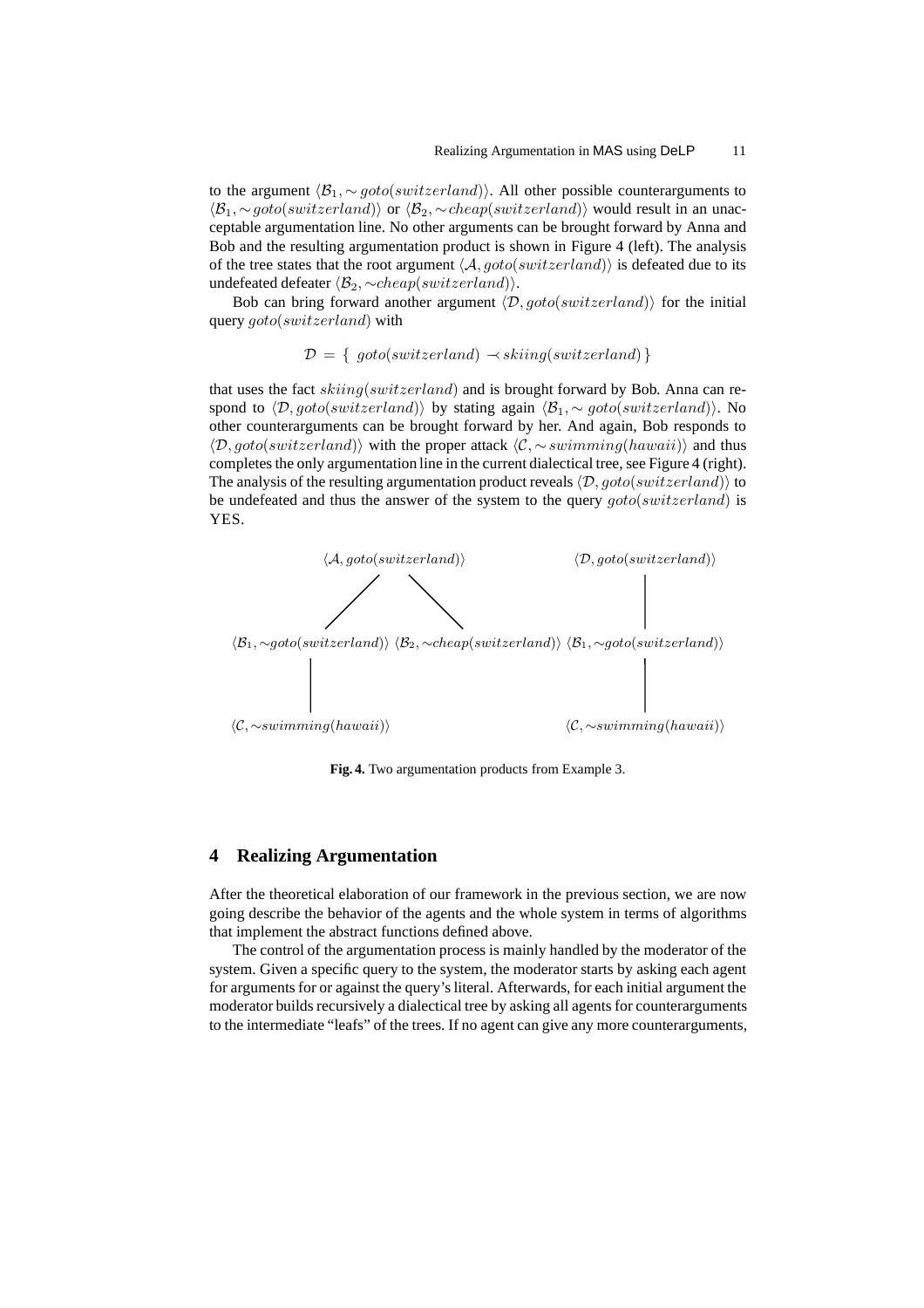| Algorithm 1 RootArguments |                                                     |
|---------------------------|-----------------------------------------------------|
|                           | 01 RootArguments( $h, \Delta, \Pi$ )                |
| 02                        | query Arguments = $A$ rguments $(h, \Delta, \Pi)$ ; |
| 03                        | $nqueryArguments = Arguments(h, \Delta, \Pi);$      |
| 04                        | return $queryArguments \cup nqueryArguments$ ;      |
|                           |                                                     |

the process finishes and the moderator analyses the given trees and returns the appropriate answer to the caller.

What follows is a description of the individual algorithms used in this process by the agents themselves, in particular implementations of the root argument, counterargument, and acceptance functions.

### **4.1 Generating root arguments**

The first step in distributed argumentation in our framework consists of the generation of root arguments, i. e. arguments that form the root of a dialectical tree and directly refer to the given query. Let  $\Pi$  be a global belief base and  $\Delta$  the local belief base of the agent under consideration. In order to retrieve a well-defined answer to the query  $h$ , all dialectical trees for both literals h and  $\overline{h}$  have to be determined, as the non-existence of undefeated arguments for  $h$  does not automatically result in the answer NO. To distinguish the cases NO and UNDECIDED, one must verify the existence or nonexistence of undefeated arguments for  $\overline{h}$ . Hence, if h is a query, the moderator asks all agents for arguments for h and for  $\overline{h}$ . The general algorithm to determine the arguments for and against the query is depicted in Algorithm 1. The algorithm uses the algorithm Arguments which is described below.

In order to determine all arguments for a literal h, given a global belief base  $\Pi$ and the local belief base  $\Delta$ , the algorithm Arguments has to compute all possible derivations of h from  $\Pi$  and  $\Delta$ . If h is a fact in  $\Pi$  then h has the sole argument  $\langle \emptyset, h \rangle$ [13]. Otherwise the algorithm Arguments uses *backward-chaining* [9] to construct all possible arguments. The algorithm starts by searching for strict and defeasible rules with conclusion  $h$ . It then iteratively tries to find derivations of the body literals of the rules. The algorithm maintains a stack S that consists of tuples  $(R, L)$  with a set of rules  $R$  and a set of literals  $L$ . The element  $R$  contains the defeasible rules already added to this (partial) argument and  $L$  contains the literals that have not been derived yet. By constantly expanding these partial arguments with new rules from the agent's local belief base full arguments are being built in the component  $R$ . If  $L$  is empty the initial literal can be derived using the defeasible rules in R and the strict knowledge in  $\Pi$ . At the end of the algorithm non-minimal arguments are removed to meet the minimality condition of arguments. The complete algorithm can be seen in Algorithm 2.

Observe that in line 25/26 only the literals  $b_i$  are added to the set L that are not already derivable from the available rules. Partial arguments that cannot be completed are automatically dropped by the algorithm as no extension of them is added again to the stack S.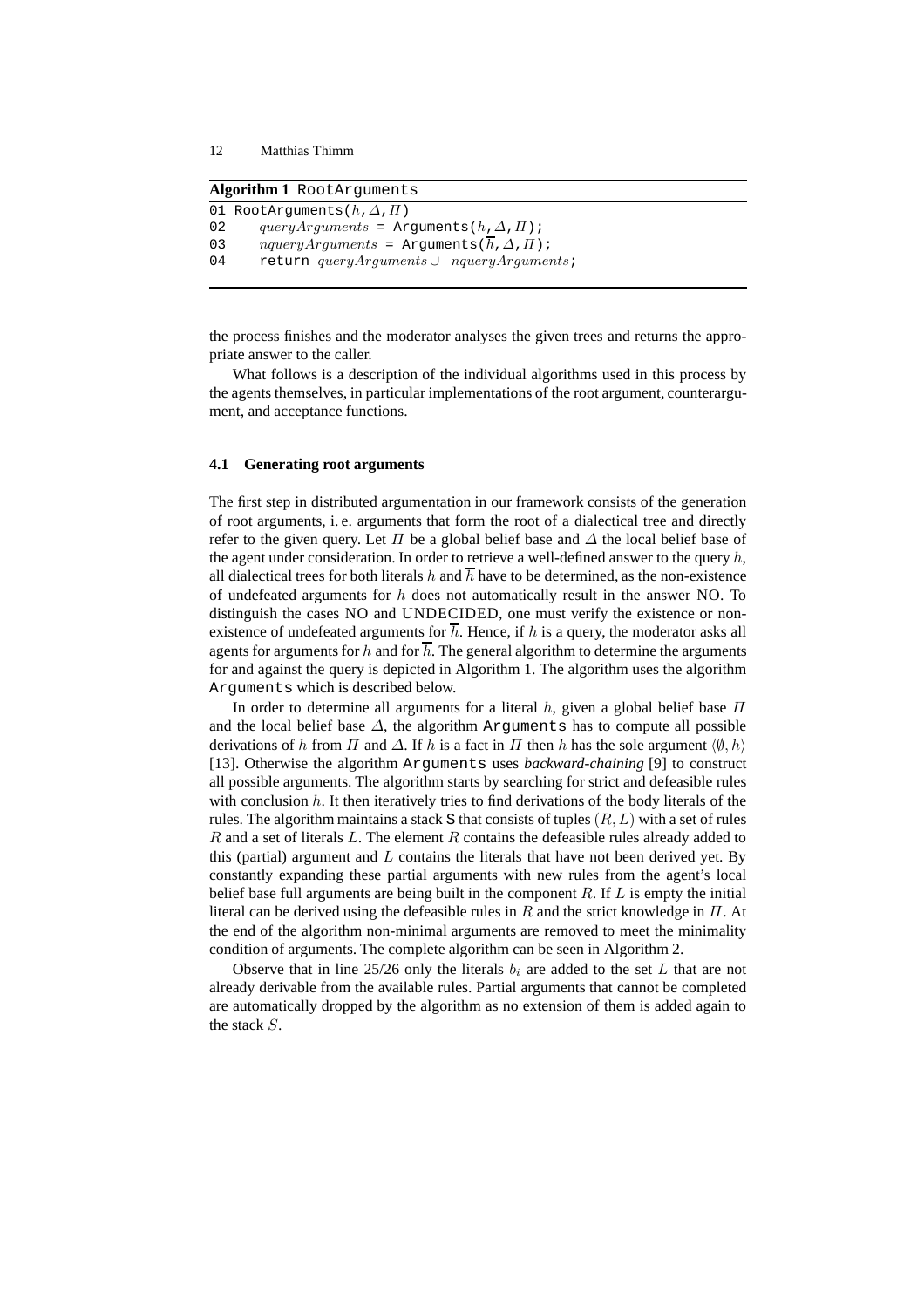```
Algorithm 2 Arguments
01 Arguments(conclusion, \Delta, \Pi)
02 if conclusion is a fact in \Pi then
03 return \{\langle \emptyset, conclusion \rangle\}04 S = \emptyset05 arguments = <math>\emptyset</math>06 for each rule r: conclusion \leftarrow -b_1, \ldots, b_n \in \Delta \cup \Pi do
07 if r is a defeasible rule then
08 Push ({r}, {b_1, ..., b_n}) on S
09 else
10 Push ({}, {b_1, \ldots, b_n}) on S<br>11 while S not empty do
     while S not empty do
12 Pop (R, L) from S13 if L is empty then
14 arguments = arguments ∪ {\langle R, conclusion \rangle}
15 else
16 Pop l from L
17 if l is a fact in \Pi then
18 Push (R, L) on S
19 else
20 for each rule r: l \leftarrow -b_1, \ldots, b_n \in \Delta \cup \Pi do
21 if r is a defeasible rule then
22 RR' = R \cup \{r\}23 LL' \ = \ L24 for each b_i with 1 \leq i \leq n do
25 if b_i is not the head of a rule in R' then
26 L' = L' \cup \{b_i\}27 Push (R', L') on S28 for each a \in arguments do
29 if there exists a' \in arguments with a \neq a'30 and a is a subargument of a'31 arguments = arguments \setminus \{a'\}32 return arguments
```
Based on the algorithm RootArguments we are able to define the root argument function  $\varphi_{\Pi,\Delta}$  for DeLP.

**Definition 15** ( $\varphi_{\Pi,\Delta}$ ). Let  $\Pi$  be a global belief base,  $\Delta$  be a local belief base, and h a *literal. Then the function*  $\varphi_{\Pi,\Delta}: \mathcal{L} \to \mathfrak{P}(\mathsf{ARG}_{\Pi,\Delta})$  *is defined as* 

 $\varphi_{\Pi,\Delta}(h) =_{def}$  RootArguments(h,  $\Delta$ ,  $\Pi$ ).

The algorithm Arguments is sound and complete in the following sense (The proofs are omitted but can be found in [25]).

**Proposition 1 (Soundness).** *Let* h *be a literal,* ∆ *a local belief base, and* Π *a global belief base. Then Arguments(h,*  $\Delta$ *,*  $\Pi$ *) is a set of arguments for h.*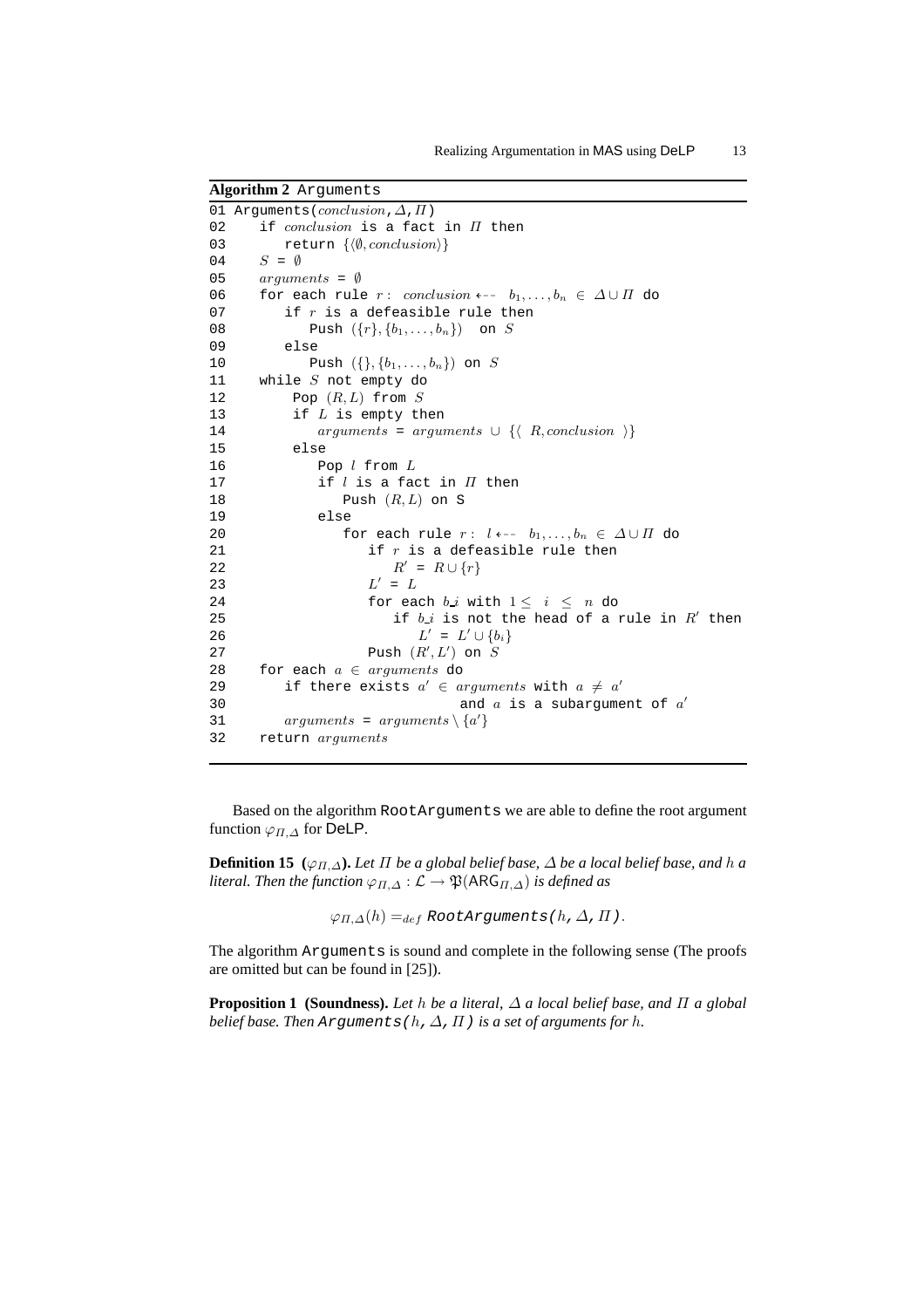**Algorithm 3** PCL 01 PCL( $\langle A, h \rangle$ , $\Delta$ , $\Pi$ ) 02  $pcl_1 = {\overline{h} \mid h \prec B \in \mathcal{A}}$ 03 pcl<sub>2</sub> =  $\{\overline{f} \mid \Pi \cup \Delta \cup \text{pcl}_1 \mid \negthinspace \sim f, \Pi \cup \Delta \nmid \negthinspace \sim f\}$ 04 return  $pcl_1 \cup pcl_2$ 

**Proposition 2** (Completeness). Let h be a literal,  $\Delta$  a local belief base, and  $\Pi$  a *global belief base. Then for every argument*  $\langle A, h \rangle$  *with respect to*  $\Pi$  *and*  $A \subseteq \Delta$  *it*  $is \langle A, h \rangle \in$ Arguments(h,  $\Delta$ ,  $\Pi$ ).

The soundness and completeness of the algorithm RootArguments follows directly.

#### **4.2 Generating counterarguments**

Let  $\Lambda = (\langle A_1, h_1 \rangle, \ldots, \langle A_n, h_n \rangle)$  be an argumentation line. Another important task of an agent is to propose counterarguments  $\langle \mathcal{B}, b \rangle$  for  $\langle \mathcal{A}_n, h_n \rangle$ , such that  $\Lambda' = \Lambda + \langle \mathcal{B}, b \rangle$ is an acceptable argumentation line. To describe the generation of counterarguments in an algorithmic manner we need the notion of *potentially counterarguing literals*. Let again  $\Delta$  be the local belief base of the agent under consideration.

**Definition 16 (Potentially counterarguing literals).** *Let* Π *be a global belief base,* ∆ *a local belief base, and*  $\langle A, h \rangle$  *an argument. Then the set of* potentially counterarguing literals  $pcl_{\Pi,\Delta}(\langle A, h \rangle)$  *is defined by* 

$$
pcl_{\Pi,\Delta}(\langle \mathcal{A}, h \rangle) = \{ f \mid \Pi \cup \mathcal{A} \cup \{ f \} \sim \bot \}.
$$

Hence, for every conclusion  $h'$  of a counterargument  $\langle \mathcal{B}, h' \rangle$  with  $\mathcal{B} \subseteq \Delta$  to  $\langle A, h \rangle$ it must hold  $h' \in pel_{\Pi,\Delta}(\langle A, h \rangle)$ . Therefore it is sufficient to look only for potential counterarguments among the arguments with conclusion in  $pcl_{\Pi,\Delta}(\langle A, h \rangle)$ .

The set  $pcl_{\Pi,\Delta}(\langle A, h \rangle)$  can be characterized as follows. Let  $\mathcal{A} = \{h_1 \prec B_1, \ldots, h_n\}$  $h_m \sim B_m$ , then all literals  $\overline{h_1}, \ldots, \overline{h_m}$  are potentially counterarguing literals, as for every  $h_i$  ( $1 \leq i \leq n$ ),  $\langle A, h \rangle$  contains a subargument for  $h_i$ . Furthermore, due to the derivation of the literals  $\{h_1, \ldots, h_n\}$  by  $\langle A, h \rangle$  strict rules in  $\Pi$  might get "fired". Negations of the conclusions of these strict rules are also potentially counterarguing literals. Algorithm 3 describes this computation.

In order to validate the acceptability of potential counterarguments within the given argumentation line, the algorithm Acceptable (see Algorithm 4) must be applied, which is a straightforward implementation of Definition 4. In the algorithm,  $\succ$  is an arbitrary preference relation, e. g. *Generalized Specificity* [24].

Based on the algorithm Acceptable the acceptance function  $\eta_{D, \succ}$  can be defined as follows.

**Definition 17** ( $\eta_{D,>}$ ). Let  $\Pi$  be a global belief base,  $\Delta$  be a local belief base,  $\Lambda$  be an *argumentation line, and*  $\langle A, h \rangle$  *be an argument. The function*  $\eta_{D, \succ} : \Sigma(\Omega) \to \{0, 1\}$  *is defined as*

$$
\eta_{\mathsf{D},\succ}(\Lambda+\langle \mathcal{A},h\rangle)=_{def}\begin{cases}1 \text{ if } \text{Acceptable }(\Lambda,\langle \mathcal{A},h\rangle,\Pi)=true\\0 \text{ otherwise}\end{cases}.
$$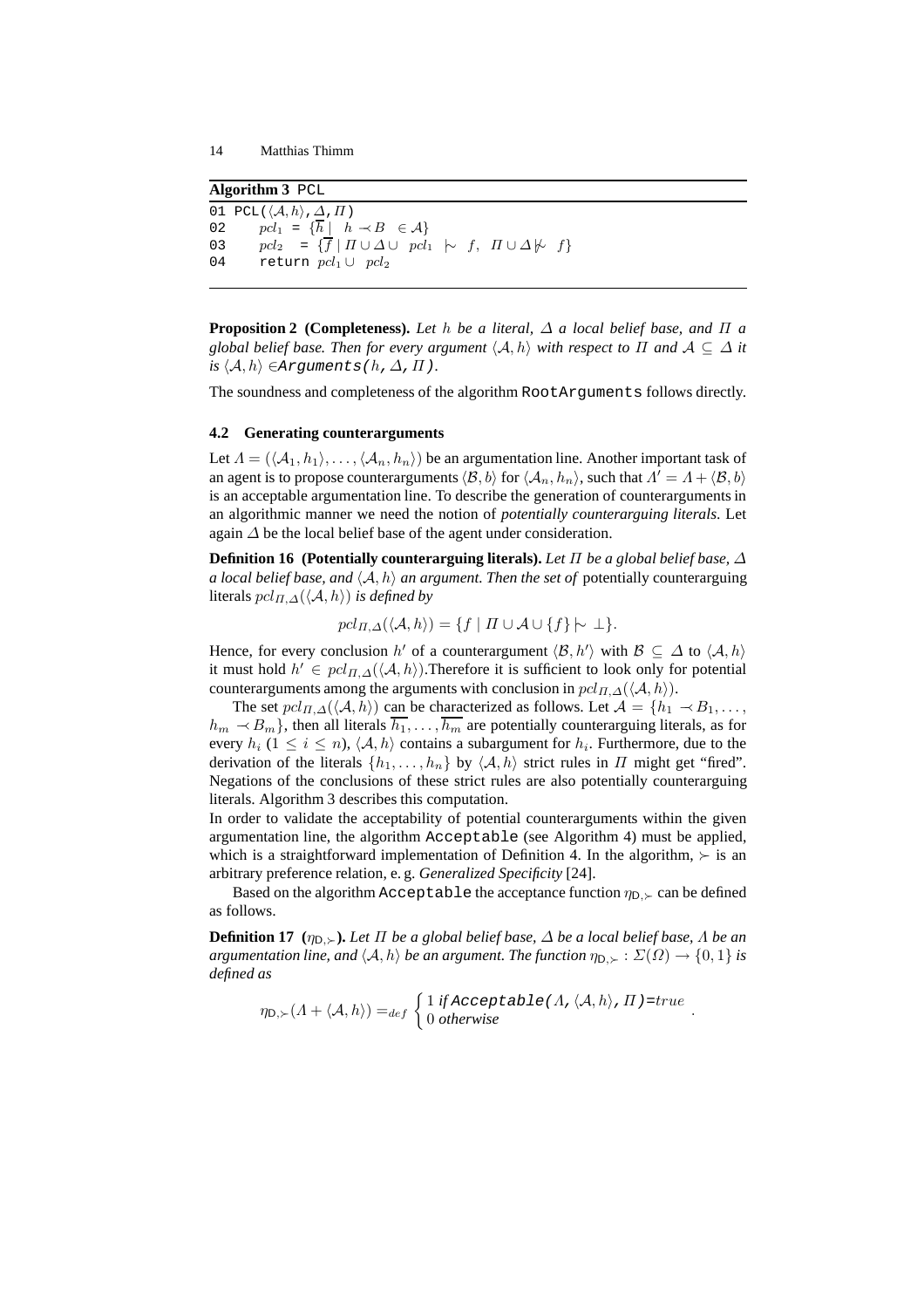**Algorithm 4** Acceptable 01 Acceptable( $\left[\langle \mathcal{A}_1, h_1 \rangle, \ldots, \langle \mathcal{A}_n, h_n \rangle\right], \langle \mathcal{B}, h \rangle$ ,  $\Pi$ ) 02 let  $\langle A', h' \rangle$  be the disagreement sub-argument 03 of  $\langle A_n, h_n \rangle$  relative to  $\langle B, h \rangle$ 04 if  $\mathcal{B} \subseteq \mathcal{A}_j$  for one  $1 \leq j \leq n$  then 05 return false 06 if  $n$  is even then 07 if  $A_1 \cup A_3 ... \cup A_{n-1} \cup B \cup \Pi \hspace{0.2cm} \sim \hspace{0.2cm} \perp$  then 08 return false 09 if  $n$  is odd then 10 if  $A_2 \cup A_4 ... \cup A_n \cup B \cup \Pi$   $\sim \bot$  then 11 return false 12 if  $\langle A', h' \rangle \succ \langle B, h \rangle$  then 13 return false 14 if  $n > 1$  then 15 if  $\langle A_n, h_n \rangle$  and  $\langle A_{n-1}, h_{n-1} \rangle$  are incomparable with 16 respect to ≻ then 17 if not  $\langle \mathcal{B}, h \rangle$  ≻  $\langle \mathcal{A}', h' \rangle$  then 18 return false 19 return true

### **Algorithm 5** Attacks

01 Attacks( $(\langle A_1, s_1 \rangle, \ldots, \langle A_n, s_n \rangle)$ ,  $\Delta$ ,  $\Pi$ ) 02  $pcl = PCL(\langle A_n, s_n \rangle, \Delta, \Pi)$ 03  $result = \emptyset$ 04 for each  $d \in$  pcl do 05  ${arguments}$  = Arguments(d,  $\Delta$ ,  $\Pi$ ) 06 for each  $\langle \mathcal{B}, d \rangle \in arguments$  do 07 if Acceptable( $(\langle A_1, s_1\rangle, \ldots, \langle A_n, s_n\rangle)$ , $\langle \mathcal{B}, d\rangle$ ,  $\Pi$ ) then 08  $result = result \cup \{\langle \mathcal{B}, d \rangle\}$ 09 return result

Given a global belief base  $\Pi$ , a local belief base  $\Delta$  and an argumentation line  $\Lambda =$  $[\langle A_1, h_1 \rangle, \ldots, \langle A_n, h_n \rangle]$  the algorithm Attacks (see Algorithm 1.5) uses the algorithm Arguments to compute all arguments with conclusions in  $pcl_{\Pi,\Delta}(\langle A, h \rangle)$ . All these arguments that are acceptable regarding  $\Lambda$  are added to the result set. Using algorithm Attacks the counterargument function  $\psi_{\Pi,\Delta}$  can be defined as fol-

lows.

**Definition 18** ( $\psi_{\Pi,\Delta}$ ). Let  $\Pi$  be a global belief base,  $\Delta$  be a local belief base, and  $\Lambda$ *be an argumentation line. The function*  $\psi_{\Pi,\Delta} : \Sigma \to \mathfrak{P}(\Omega)$  *is defined as* 

$$
\psi_{\Pi,\Delta}(\Lambda) =_{def} \text{Attacks}(\Lambda, \Delta, \Pi).
$$

The soundness and completeness of the algorithm Attacks follows directly from Propositions 1 and 2.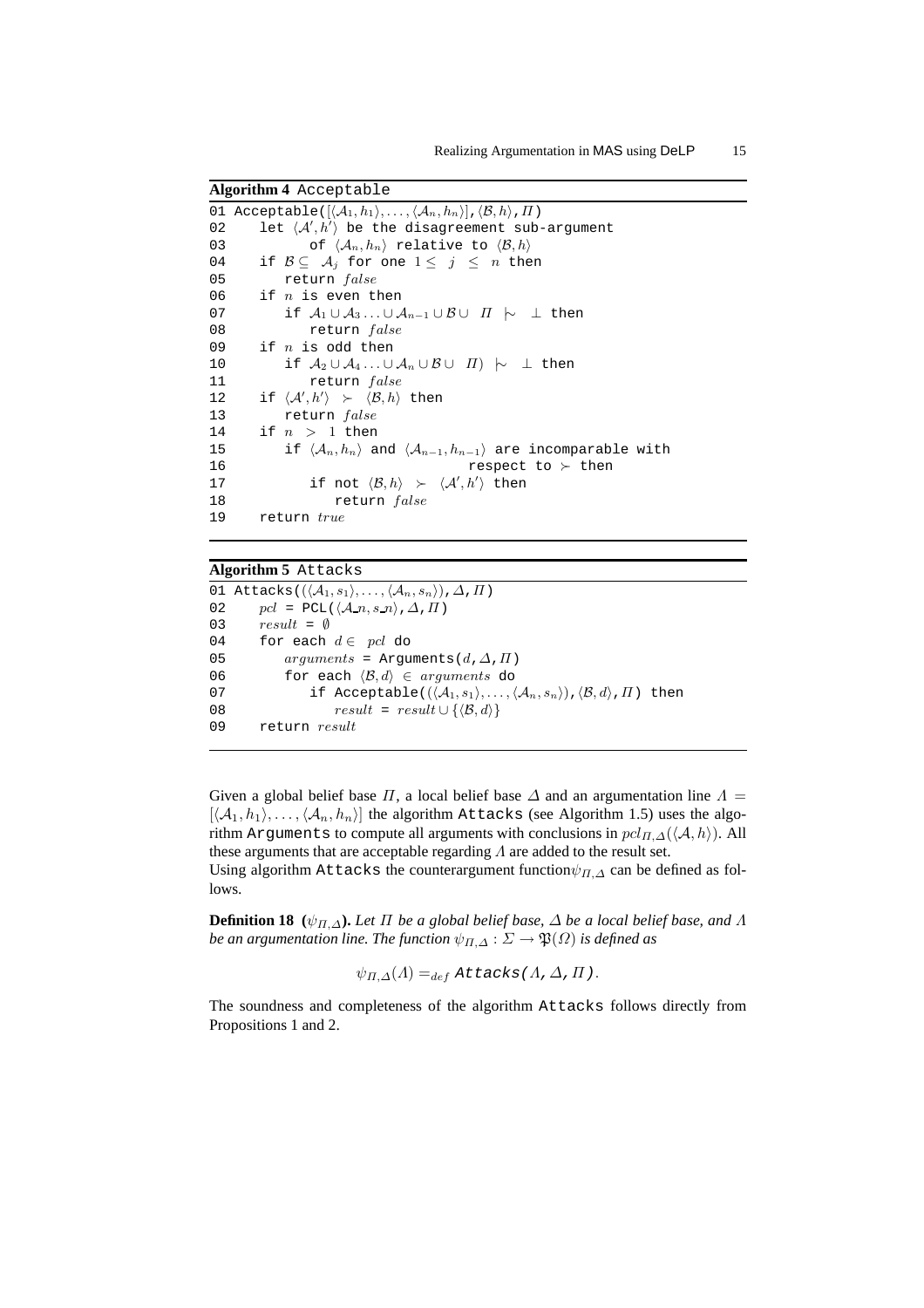# **5 Implementation**

The system described in this paper has been fully implemented in Java [14] and can be directly obtained from the author<sup>1</sup>. Besides the general argumentation capabilities described above, also the comparison relation *Generalized Specificity* [24] has been implemented. This has been done using its characterization by activation sets [24]. The framework also supports the representation of P-DeLP [1], which is an extension of DeLP using a possibilistic language. Within P-DeLP defeasible rules are annotated with reals that measure the certainty of the rules. The comparison relation for arguments in P-DeLP derives naturally from the annotated numbers by aggregating the annotations of all rules in an argument and using these as necessity measures. Therefore, the implemented framework features two powerful representation languages for defeasible argumentation and two comparison relations for arguments.

The framework allows the specification of local belief bases of an arbitrary number of agents and the specification of the global belief base within the chosen language. The user can query the system for the warrant status of literals and the result of the argumentation process is visualized as a set of dialectical trees.

The framework has been applied to a real world example involving two agents acting as accuser and defender in a legal case [25]. There, the specific setting of the multiagent scenario in our framework has a real-world analogy (at least in german law, see [25]). Both, accuser and defender state arguments for and against a specific claim, for example the guilt or innocence of a given accused, but these arguments are evaluated by a neutral moderator, in this case the judge.

# **6 Related Work**

The research on argumentation in multi-agent systems is a very active field, see for example the annually ArgMAS workshop [22, 17]. Current research includes besides others argumentation-based negotiation approaches [16, 23, 15, 2], persuasion [5, 19] and general dialogue formalizations [3, 7, 8]. All these approaches are related to the framework developed here regarding the aim of formalizing agent interaction in form of argumentation. But, to our knowledge, the framework of Black et al. [7, 8] is the only one which also uses defeasible logic programming as the underlying representation formalism to model distributed argumentation. Complementary to the proposal in this paper, the focus of [7] is on modeling communication protocols and strategies for successful argumentation between agents. They introduce two kinds of inquiry dialogues, one to generate combined arguments and one for the actual argumentation.

The framework of [11] uses extended logic programs to model an agent's belief and defines a notion of distributed argumentation using these extended logic programs. The framework uses the argumentation semantics from [20] and defines a notion of cooperation, that allows the agents to share their beliefs in order to construct new arguments. As this framework uses extended logic programs as the underlying representation formalism, it has a declarative semantics in contrast to the dialectical semantics of DeLP

<sup>1</sup> matthias.thimm@tu-dortmund.de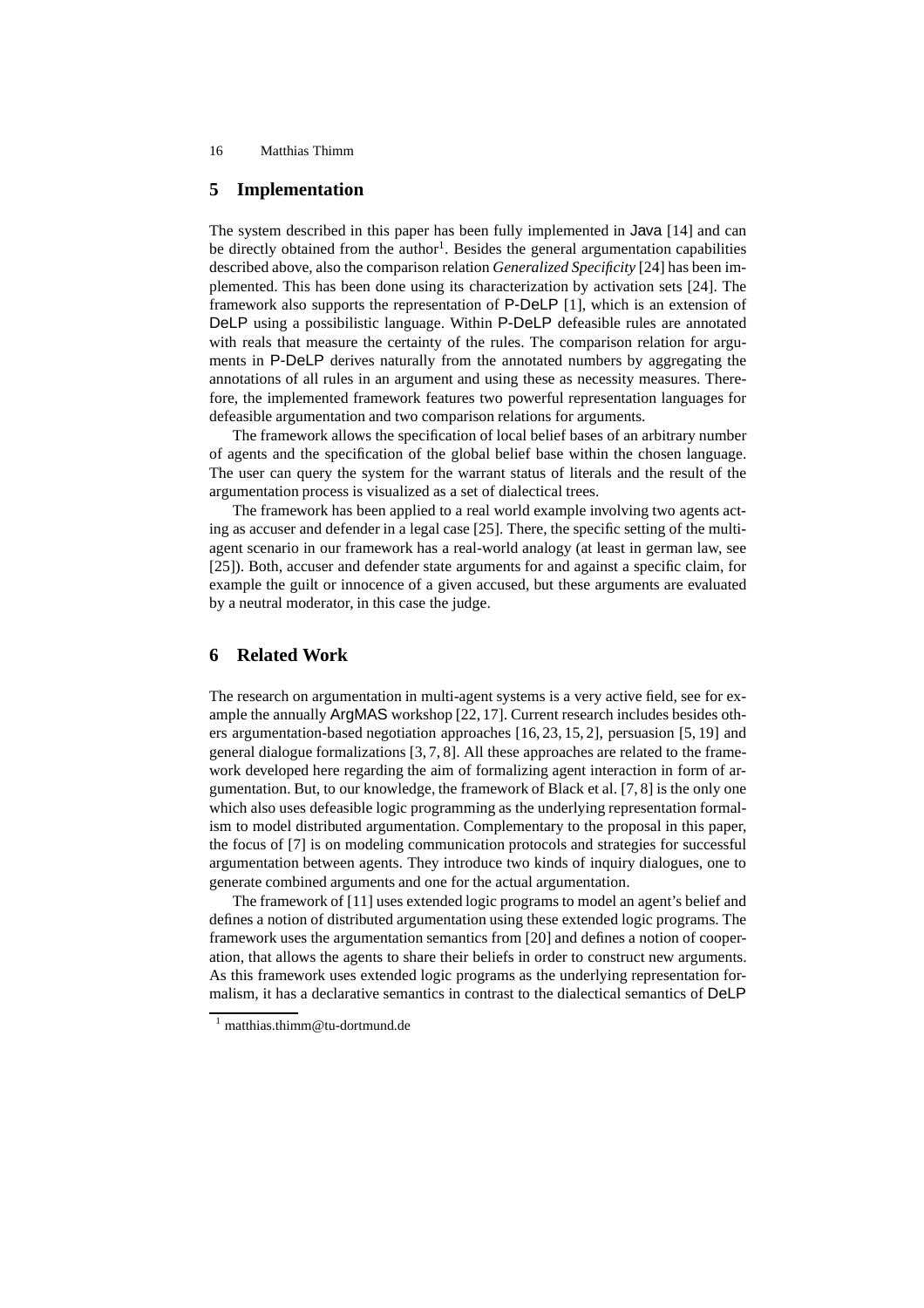used here. Yet, in another work [26] we also extended the framework described here by introducing *collaborations*that allow the agents to share their beliefs and construct new arguments.

# **7 Final Remarks**

We have developed a multi-agent architecture that uses argumentation in order to reach a common conclusion acceptable by all agents. The framework uses *Defeasible Logic Programming* as the underlying argumentation mechanism but distributes the beliefs among several agents. We have given a functional formalization of the system and described the computational issues involved in implementing it. The framework has successfully been implemented and applied to a real world example.

Ongoing research includes collaborations in the multi-agent setting [26], security issues in agent interactions [6] and a generalization of the framework to abstract argumentation systems. The complex dialectical semantics of DeLP does not offer a quite understandable anticipation of the interaction of arguments. Thus we aim at extending the described framework to abstract argumentation systems [12] in order to enrich it with a declarative semantics.

### **References**

- 1. Teresa Alsinet, Carlos I. Chesñevar, Lluis Godo, and Guillermo R. Simari. A logic programming framework for possibilistic argumentation: Formalization and logical properties. *Fuzzy Sets and Systems (FSS)*, 2008.
- 2. Leila Amgoud, Yannis Dimopoulos, and Pavlos Moraitis. A general framework for argumentation-based negotiation. In I. Rahwan, S. Parsons, and C. Reed, editors, *Fourth International Workshop on Argumentation in Multi-Agent Systems, ArgMAS 2007*, volume 4946 of *Lecture Notes in Computer Science*, pages 1–17. Springer, 2007.
- 3. Katie Atkinson, Trevor Bench-Capon, and Peter McBurney. A dialogue game protocol for multi-agent argument over proposals for action. In *Journal of Autonomous Agents and Multi-Agent Systems*, pages 149–161. Springer, 2004.
- 4. T. J. M. Bench-Capon and Paul E. Dunne. Argumentation in artificial intelligence. *Artificial Intelligence*, 171:619–641, 2007.
- 5. T.J.M. Bench-Capon. Persuasion in practical argument using value based argumentation frameworks. *Journal of Logic and Computation*, 13(3):429–448, 2003.
- 6. Joachim Biskup, Gabriele Kern-Isberner, and Matthias Thimm. Towards enforcement of confidentiality in agent interactions. In M. Pagnucco and M. Thielscher, editors, *Proceedings of the 12th International Workshop on Non-Monotonic Reasoning (NMR'08)*, pages 104– 112, September 2008.
- 7. E. Black. *A Generative Framework for Argumentation-Based Inquiry Dialogues*. PhD thesis, University College London, 2007.
- 8. E. Black and A. Hunter. A generative inquiry dialogue system. In *Proceedings of the Sixth International Joint Conference on Autonomous Agents and Multi-Agent Systems (AAMAS'07)*. IEEE Press, 2007.
- 9. C. Chesñevar, G. Simari, and A. García. Making argument system computationally attractive. In *Proceedings of the XIII International Conference of the Chilean Society for Computer Science*, 1993.